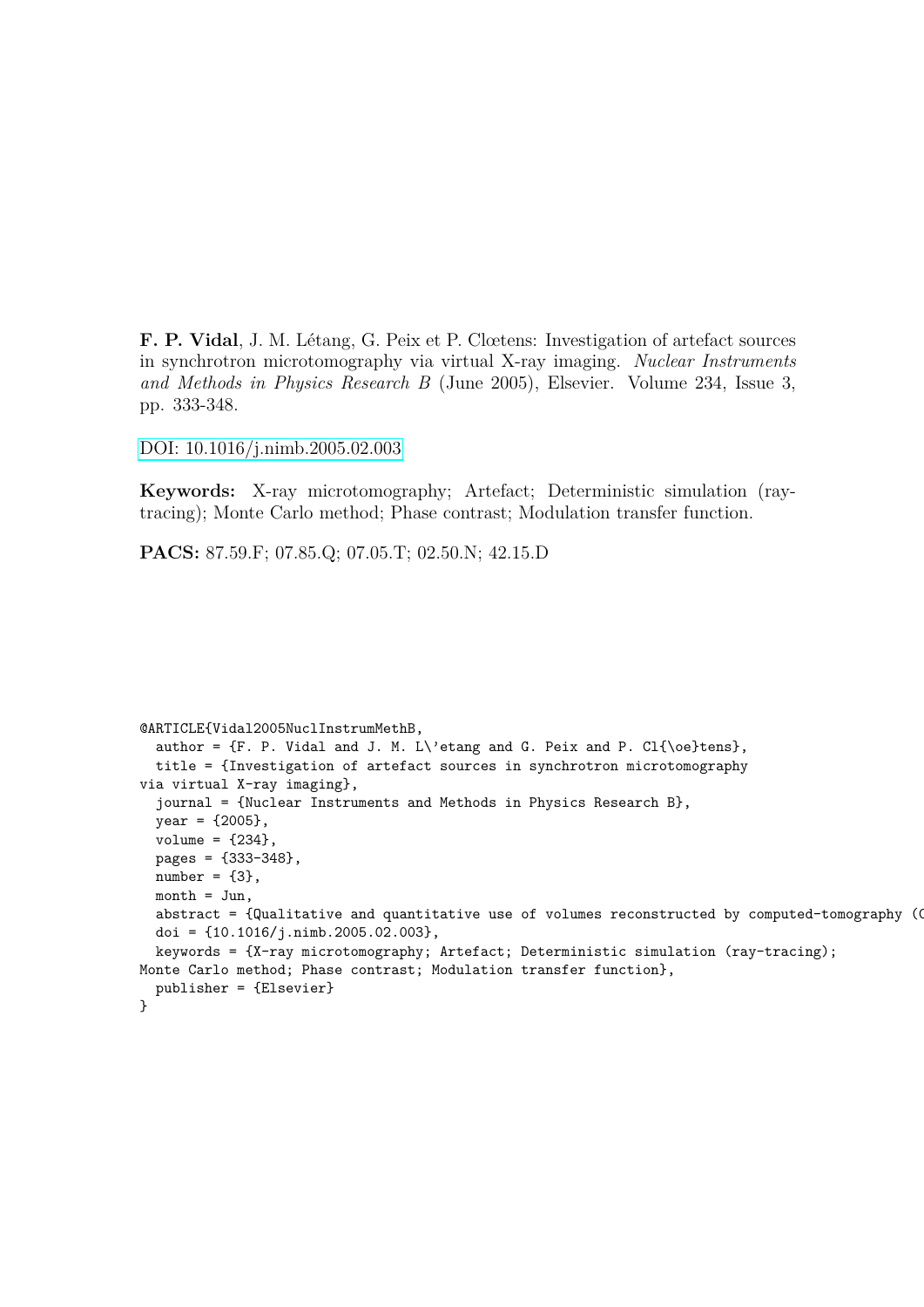# Investigation of artefact sources in synchrotron microtomography via virtual X-ray imaging

Franck P. VIDAL<sup>1</sup>, Jean Michel LÉTANG<sup>1</sup>, Gilles PEIX<sup>1</sup>, and Peter CLŒTENS<sup>2</sup>

<sup>1</sup> CNDRI (Laboratory of Nondestructive Testing using Ionizing Radiations),

INSA-Lyon Scientific & Technical University, 69621 Villeurbanne cedex, France

<sup>2</sup> European Synchrotron Radiation Facility, BP 220, 38043 Grenoble, France

#### **Abstract**

Qualitative and quantitative use of volumes reconstructed by computed-tomography (CT) can be compromised due to artefacts which corrupt the data. This article illustrates a method based on virtual X-ray imaging to investigate sources of artefacts which occur in microtomography using synchrotron radiation. In this phenomenological study, different computer simulation methods based on physical X-ray properties, eventually coupled with experimental data, are used in order to compare artefacts obtained theoretically to those present in a volume acquired experimentally, or to predict them for a particular experimental setup. The article begins with the presentation of a synchrotron microtomographic slice of a reinforced fibre composite acquired at the European Synchrotron Radiation Facility (ESRF) containing streak artefacts. This experimental context is used as the motive throughout the paper to illustrate the investigation of some artefact sources. First, the contribution of direct radiation is compared to the contribution of secondary radiations. Then, the effect of some methodological aspects are detailed, including under-sampling, sample and camera misalignment, sample extending outside of the field of view, and photonic noise. The effect of harmonic components present in the experimental spectrum are also simulated. Afterwards, detector properties, such as its impulse response or defective pixels, are taken into account. Finally, the importance of phase contrast effects is evaluated. In the last section, this investigation is discussed by putting emphasis on the experimental context which is used throughout this paper.

**Keywords:** X-ray microtomography; Artefact; Deterministic simulation (ray-tracing); Monte Carlo method; Phase contrast; Modulation transfer function.

**PACS:** 87.59.F; 07.85.Q; 07.05.T; 02.50.N; 42.15.D.

## **1 Introduction**

Computed tomography (CT) [\[31,](#page-20-0) [38\]](#page-20-1), a technique developed by Hounsfield in 1972 [\[27\]](#page-19-0), has become a common investigation tool to study the internal structure of materials [\[50,](#page-21-0) [37\]](#page-20-2). CT is a multiangular acquisition followed by a numerical reconstruction procedure which yields, from a sufficient number of projections, a three-dimensional (3D) dataset consisting of trans-axial planes of X-ray attenuation coefficients through the sample. However, the acquisition and the reconstruction processes can generate spurious images due to artefacts, which might prevent a quantitative use of such data. The basic sources of artefacts have been studied in detail in the literature [\[31,](#page-20-0) [28\]](#page-19-1). Let us recall the main ones. First of all, due to the necessary discrete mathematical approach of the problem, under-sampling the number of projections or under-sampling the number of pixels of the detector results in aliasing. When a polychromatic beam is considered, strong artefacts, usually called "cupping effect", appear due to beam hardening [\[10\]](#page-18-0). If there are defective or badly corrected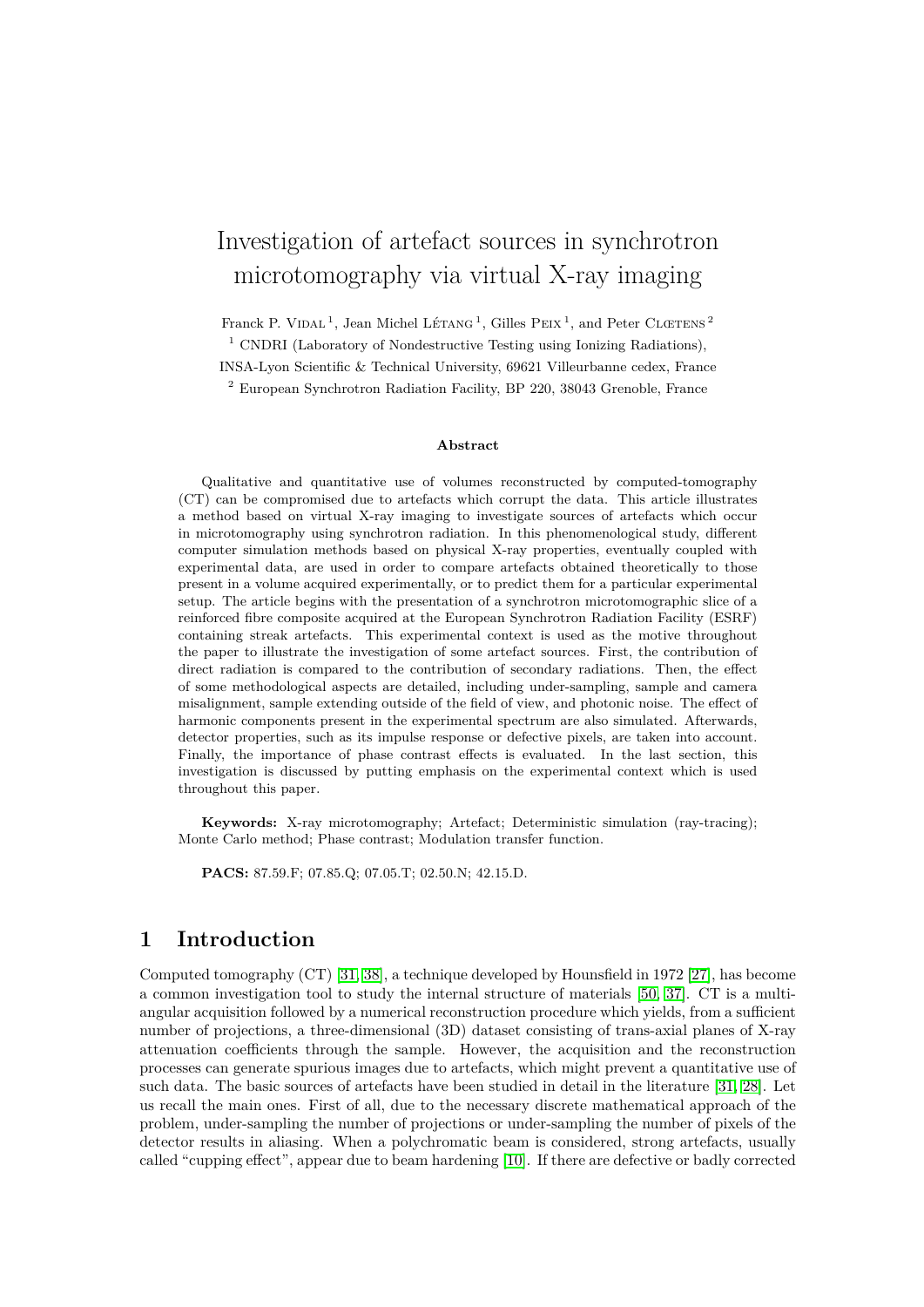pixels in the projection, ring artefacts occur in the reconstructed data [\[46\]](#page-21-1). Lack of uniformity in the output of X-ray tubes, detector sensitivity, changes in voltage supply, incomplete field of view [\[39\]](#page-20-3), and scattering were reported to generate artefacts [\[47\]](#page-21-2). Nevertheless most studies regarding artefacts in tomography have been conducted only in the medical field. Some of them are specific to this scope, like streaks due to metallic implants, boundary splitting and subtle distortions of shape due to patient movement [\[54\]](#page-21-3), or artefacts caused by aortic motion [\[43\]](#page-20-4) and respiration [\[24\]](#page-19-2). The influence of data acquisition parameters (collimation, pitch and angle of inclination) on artefacts in reconstructed images has specifically been challenged in the case of colonography [\[51\]](#page-21-4). On some reconstructed images, dark and bright fringes located at density edges can be observed due to phase contrast phenomena [\[11\]](#page-18-1).

Nowadays, computers are fast enough to enable the simulation of the whole X-ray imaging chain, from the source to the detector. Simulation tools and models are numerous. They allow scientists to simulate experiments, to optimise their parameters [\[36\]](#page-20-5), to assist experts in their analytical approach of radiography [\[6\]](#page-18-2), as well as to register 3D to 2D imaging systems [\[49,](#page-21-5) [40\]](#page-20-6). There are basically two different kinds of X-ray simulation algorithms in use:

- probabilistic method, based on Monte Carlo trials,
- determinist or analytic method, based on ray-tracing.

Simulation by Monte Carlo [\[1,](#page-18-3) [44,](#page-20-7) [6\]](#page-18-2) consists of the individual tracking of each particle (*e.g.* photon or electron in the case of X-ray simulation). Such algorithms are able to follow step-bystep each particle during its different interactions with matter. At each step of the simulation, several interactions are possible for each particle. These events are randomly chosen, their probability respecting physical laws. Ray-tracing is a determinist algorithm, originally designed for image synthesis in the visible domain [\[22,](#page-19-3) [48\]](#page-21-6). In the 3D space, a straight line from the observer (viewpoint) to a pixel of a projection plane is called a ray. For each pixel, intersections between a ray and 3D objects must be computed. Only the closest intersection to the observer is relevant in the visible light case, indeed others are hidden if there is no transparency. The ray-tracing principle has been adapted to X-ray simulation [\[20,](#page-19-4) [23\]](#page-19-5). In this case, every intersection has to be considered. This allows the computation of radiation attenuation, considering the thickness crossed by a ray into objects characterised by their material properties. The two kinds of algorithm are not exclusive, but complementary:

- The Monte Carlo approach is slow. Several days can be needed to get an image with an acceptable noise level  $(e.g. 1\%)$ , but it incorporates each kind of photon/matter interaction into account (scattering, fluorescence, electron processes).
- The second approach is fast and does not produce any noise. To simulate realistic images, Poisson noise in each photon energy channel can be added afterward. A full sinogram can be simulated from CAD models in a few minutes using a current computer. However it is only suited to directly transmitted photons.

The purpose of this paper is to investigate a method based on X-ray simulation to study the influence of the different sources of artefacts in a given microtomographic setup. Although work investigating various causes of artefacts has been done, a generic method to diagnose the origin of artefacts observed in a given reconstructed volume needs to be conducted. This topic may be of importance for physicians to optimise the data acquisition process, by providing them with acquisition procedures to avoid or reduce artefacts depending on the material nature of a particular studied sample. To illustrate the proposed method, a specific microtomographic volume acquired by synchrotron radiations [\[37\]](#page-20-2) is used throughout the paper. In this particular reconstructed composite material, dark streak artefacts are present, preventing the quantitative use of the 3D data.

In Section [2,](#page-3-0) we begin with an overview of two similar tomographic acquisitions, carried out at ESRF, of Ti/SiC fibre composites. In one sample, the fibre's core is made of carbon while in the second it is made of tungsten. While the reconstruction of the sample with carbon cores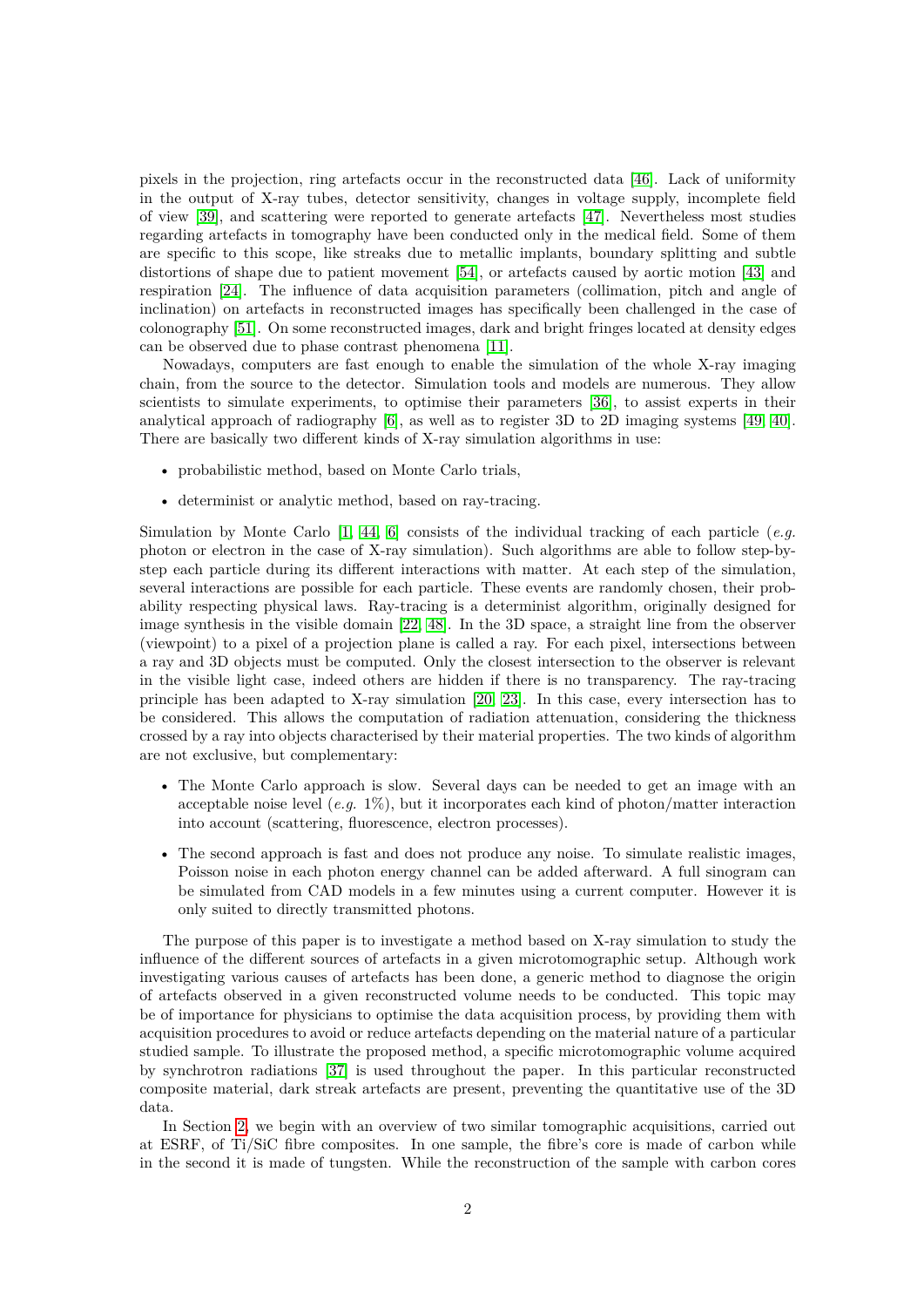seems to be free of artefacts, the reconstruction of the sample with tungsten cores generates spurious streaks. Section [3.1](#page-5-0) evaluates the importance of each photon/matter interaction and their respective degradation of the X-ray image. The influence of methodological parameters which have to be taken into account for any acquisition, such as under-sampling, sample and camera misalignment, objects extending outside the scan field of view and photonic noise, are reviewed in Sections [3.2](#page-7-0) to [3.5.](#page-9-0) The role of harmonic components possibly present in the incident beam is reported in Section [3.6.](#page-10-0) In Section [3.7,](#page-12-0) a method to estimate the impulse response of an X-ray camera is presented and applied to the FReLoN (Fast Read-out Low Noise) camera based detector used at the ID19 beamline [\[34\]](#page-20-8). Then the corresponding effects are simulated. Degradations due to defective or badly corrected pixels of the detector are presented is Section [3.8.](#page-15-0) Finally, phase contrast artefacts are evaluated in Section [3.9.](#page-15-1)

## <span id="page-3-0"></span>**2 Background**

Given an ideal detector and a monochromatic X-ray source, a volume reconstructed by tomography is a map of linear attenuation coefficients for that particular energy. However, in practice several artefacts may occur in reconstructed volumes.

<span id="page-3-1"></span>

**Figure 1:** Slice reconstructed by microtomography, containing artefacts. Experiment carried out at ESRF on the ID19 beamline (distance source/detector: 145 m (parallel beam)). Distance detector/sample, 80 mm. Detector: 0*.*5 mm thick substrate supporting a YAG:Ce fluorescent layer deposited. CCD camera:  $1024 \times 1024$  pixels resolution. Effective pixel size: 1.9 µm. Synchrotron radiation:  $33 \text{ keV}$  (500 eV FWHM) in energy selected with a  $\text{Ru/B}_{4}\text{C}$  multilayer. 900 projections (almost half of optimal). Angular span: 180°.

As an example, Figure [1](#page-3-1) shows a typical reconstructed slice of an Ti/SiC fibre composite acquired at ESRF. The reconstruction algorithm is the standard filtered backprojection [\[31\]](#page-20-0) with a cut-off frequency half the sampling [\[41\]](#page-20-9). The matrix is a mixture composed of titanium (90%), aluminium  $(6\%)$  and vanadium  $(4\%)$ . Fibres are silicon carbide and their cores (the bright spots in Figure [1\)](#page-3-1) are tungsten. Two kinds of artefacts are clearly visible in Figure [2,](#page-4-0) showing real and theoretical intensity profiles, and in Figure [3,](#page-4-1) an enlarged region of interest (ROI) of the initial slice:

1. black and white fringes at the silicon carbide edges; these phase artefacts are similar to some image enhancement techniques like unsharp masking [\[29\]](#page-19-6) with a Laplacian filter [\[14\]](#page-19-7);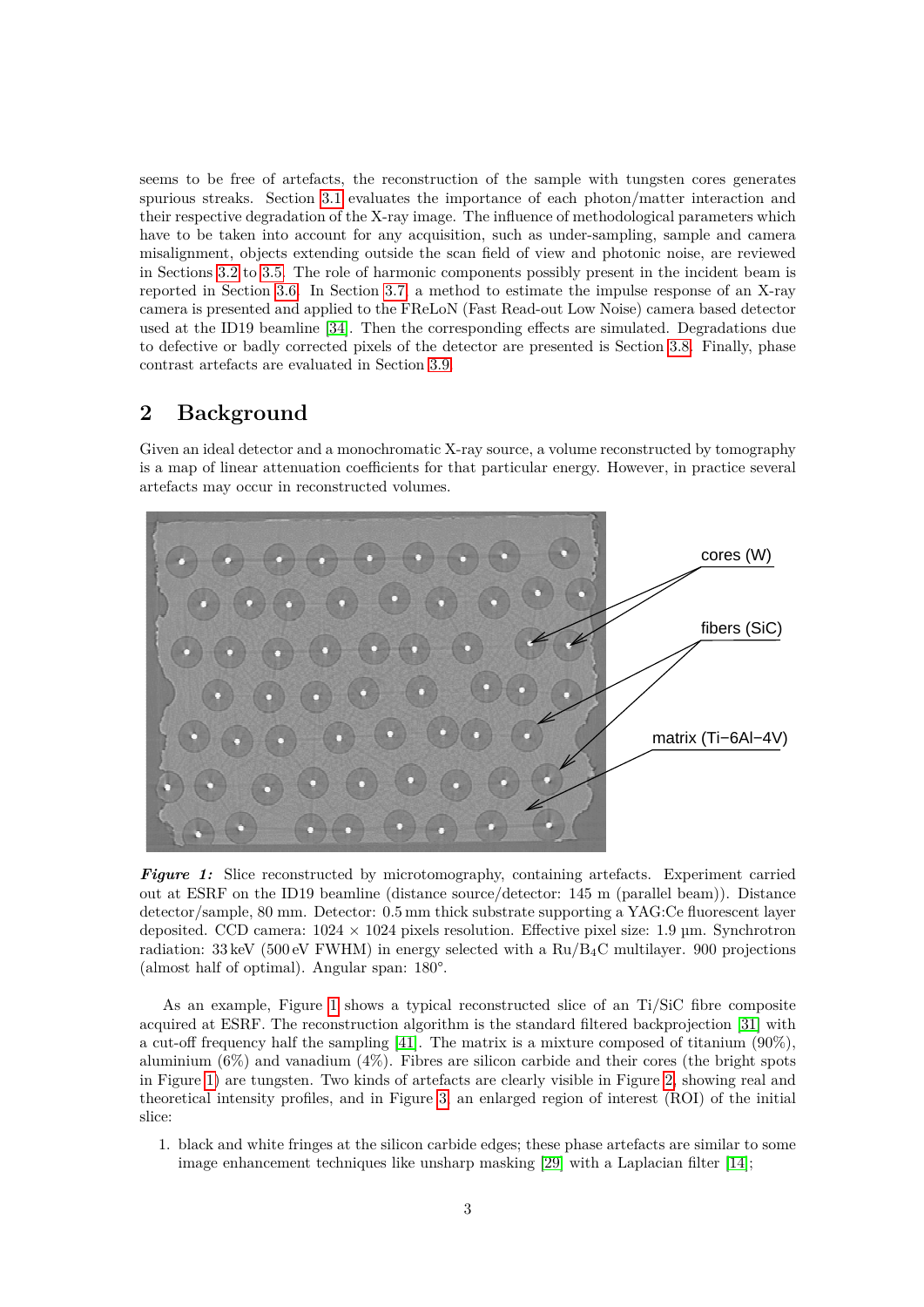<span id="page-4-0"></span>

*Figure 2:* Comparison between an experimental intensity profile (extracted from Figure [1\)](#page-3-1) and the corresponding theoretical values. The profile is radially sampled across a fibre. The reconstructed voxel size is 6 microns.

<span id="page-4-1"></span>

<span id="page-4-2"></span>**Figure 3:** Extract of Figure [1.](#page-3-1) The fibre diameter is 140 microns and its core diameter is 30 microns.

| Material    | Linear attenuation coefficient |                         |
|-------------|--------------------------------|-------------------------|
|             | $(\mu \text{ in cm}^{-1})$     |                         |
|             | theoretical                    | experimental            |
| SiC         | 2.750                          | 6.7 ( $\sigma = 4.2$ )  |
| $Ti-6Al-4V$ | 12.449                         | 14.6 ( $\sigma = 3.3$ ) |
|             | 341.61                         | 172.3 ( $\sigma$ = 7.9) |

Table 1: Comparison of theoretical and experimental linear attenuation coefficients at 33 keV. Experimental values (mean and standard deviation) are computed from intensity histograms for each material, manually segmented in the image via a binary mask.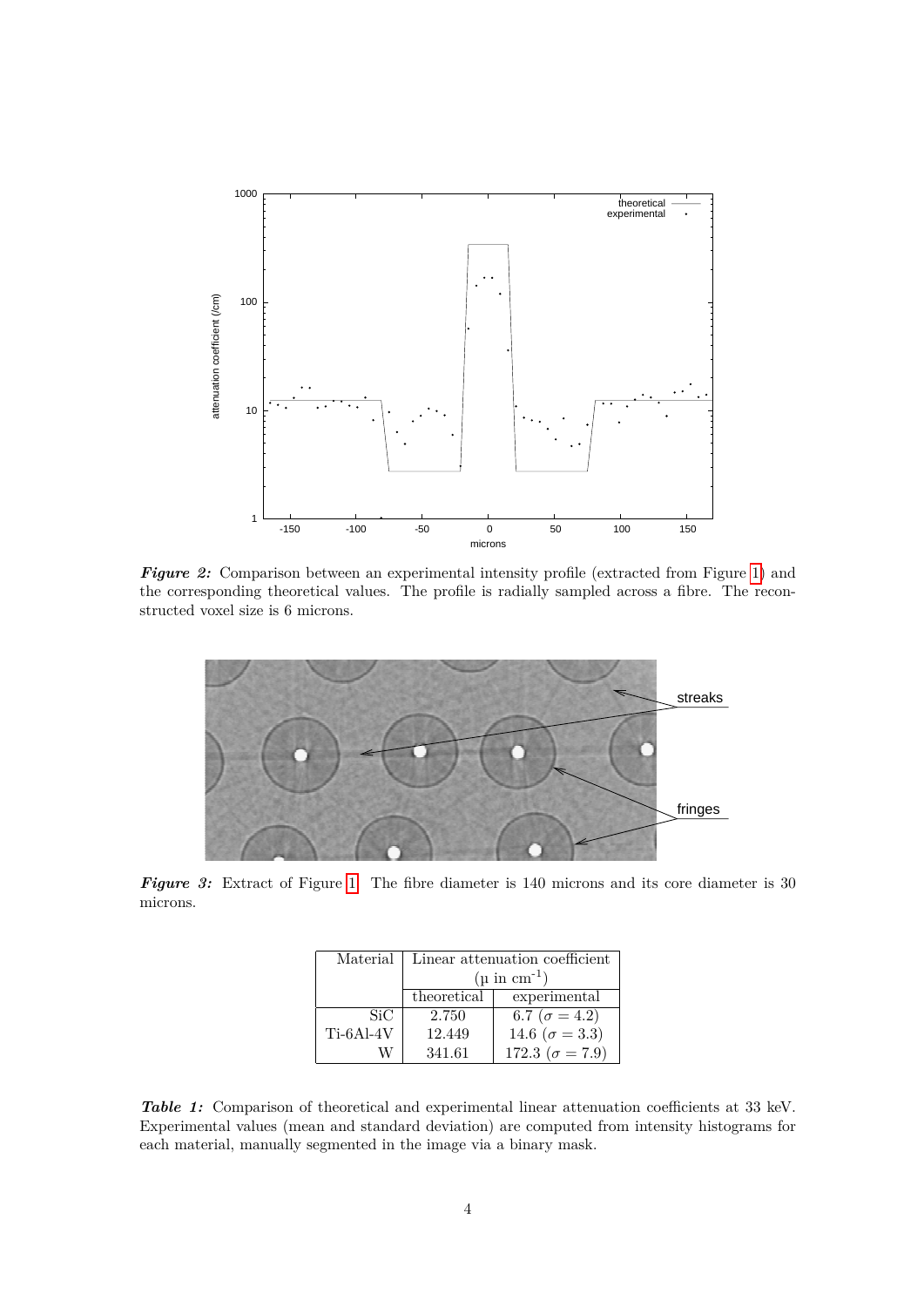2. dark streaks with bright borders, located along alignments of high density tungsten cores.

<span id="page-5-1"></span>As these streaks are darker, linear attenuation coefficients are underestimated in the artefacts area. Comparing the attenuation coefficients in this slice to the corresponding theoretical values [\[4,](#page-18-4) [5\]](#page-18-5), it is found that computed coefficients are wrong, particularly at artefact and tungsten core regions (Table [1\)](#page-4-2). Most notably, the tungsten value is underestimated by a factor of 2. On the other hand, Figure [4](#page-5-1) is the result of a tomographic reconstruction where the cores are carbon, which has very low absorption compared to tungsten. Dark and bright fringes around the fibre cores are still clearly visible, but there are no longer any dark streaks.



*Figure 4:* Slice of a titanium composite reinforced with SiC fibres with carbon core reconstructed by tomography. Experiment carried out at ESRF on ID19 beamline. Distance detector/sample: 60 mm. Pixels size: 1.4 µm. Synchrotron radiation: 30 keV (450 eV FWHM) in energy. 1200 projections. Angular span: 180°.

In this study, we apply our virtual imaging approach to those titanium composites with SiC fibres containing tungsten or carbon cores. The goal is to evaluate and understand all relevant possible causes of artefacts, using both real experiments and simulation tools.

## **3 Investigation of artefacts origins**

In order to diagnose the different causes which might have generated artefacts in a given 3D image, we investigate in this section all relevant origins of artefacts which could occur in synchrotron microtomography, using simulations of X-ray imaging and experimental data complementarily.

#### <span id="page-5-0"></span>**3.1 Interactions**

This subsection evaluates the relative importance of the directly transmitted radiation with respect to other radiations (scattering, fluorescence, *etc.*) that could be expected in a titanium composite with tungsten core fibres. As stated previously, simulations by the Monte Carlo method are able to follow each photon during its different interactions with matter. The aim of such a simulation is twofold. First, in order to use a fast ray-tracing algorithm which ignores scattering, it is fundamental to ascertain that scattering is negligible compared to directly transmitted photons. Second, we have to determine whether a particular kind of interaction is important enough to generate artefacts in the case of the considered sample.

Basically at low X-ray energies, three main kinds of interaction between photons and matter are likely to degrade X-ray images: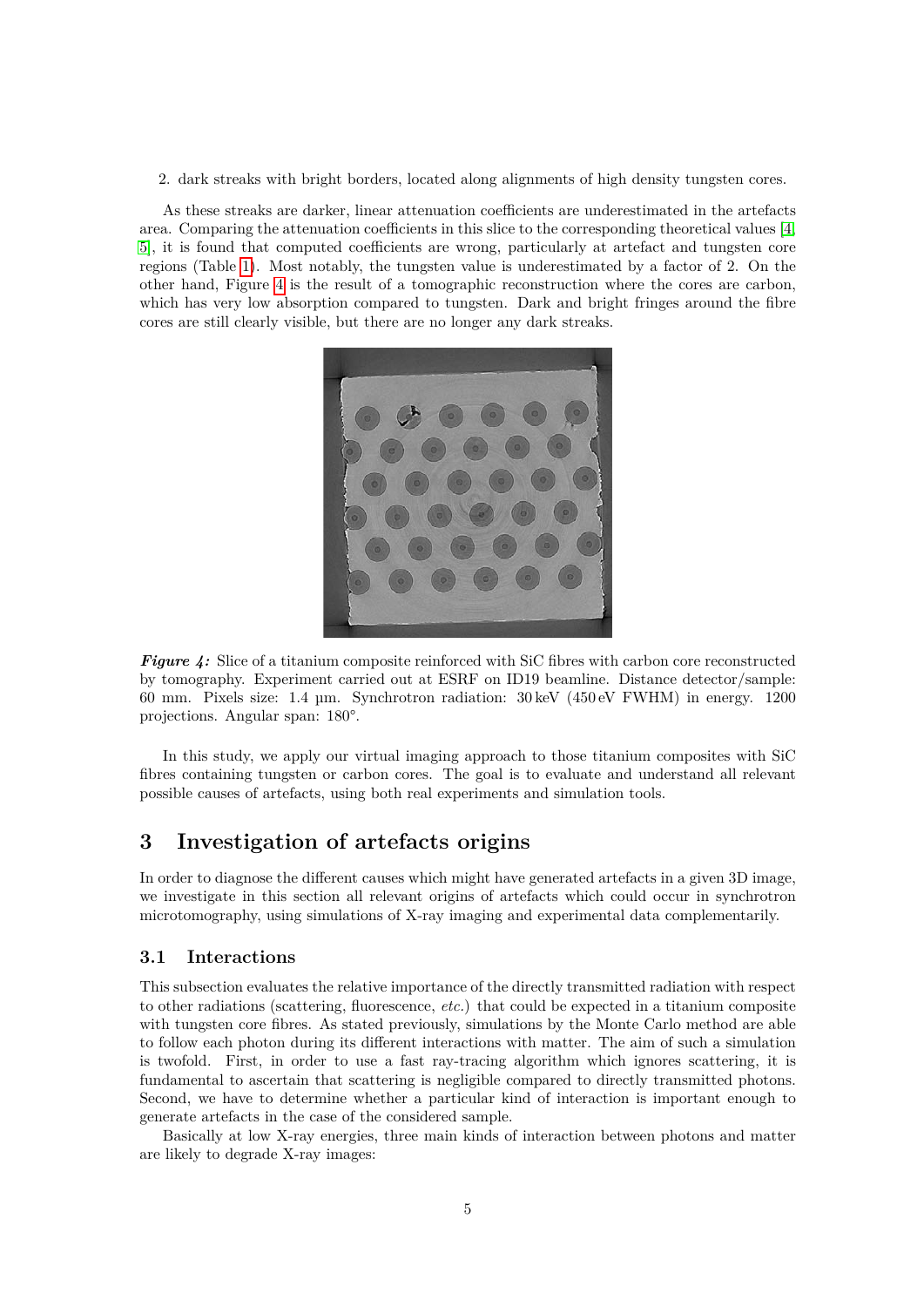- Rayleigh scattering;
- Compton scattering;
- Fluorescence photon emission.

To carry out probabilistic simulations, GEANT4 (for GEometry ANd Tracking), a library developed by CERN (European Organisation for Nuclear Research) is used to simulate the passage of particles through matter [\[1\]](#page-18-3). A simulation was performed using a 3D scene composed of a monochromatic parallel X-ray beam at 33 keV, similar to the real experiment, an Ti/SiC fibre composite simulation phantom and a detector. As far as the ratio direct vs other radiations is concerned, the worst case occurs when considering pixels located along alignments of tungsten cores. When a simulation of 4 aligned fibres is carried out, 99.89% of the energy received by the detector behind the cores corresponds to directly transmitted photons. Table [2](#page-6-0) summarises the repartition of the remaining 0.11% of the received energy. This simulation shows that, for this composite material, scattering, fluorescence and Bremsstrahlung photons are negligible with respect to directly transmitted photons. The result is twofold:

- 1. those radiations can be inactivated in further simulations; consequently, simulations can be performed in this example case by ray-tracing using virtual X-ray imaging, a faster technique, which enables tomographic acquisition simulations in an acceptable computation time [\[20,](#page-19-4) [21\]](#page-19-8);
- <span id="page-6-0"></span>2. artefacts cannot be present in the reconstructed volume on account of non direct radiations.

| Radiation                             | Percentage in energy received |
|---------------------------------------|-------------------------------|
| Rayleigh scattering                   | 90.66%                        |
| Compton scattering                    | 4.93%                         |
| Scattering photons (order $\geq 2$ )  | 3.29%                         |
| Fluorescence & Bremsstrahlung photons | 1.12\%                        |

*Table 2:* Decomposition of the energy received by the detector behind 4 aligned tungsten cores other than direct radiation, i.e. 0.11% of the total energy.

Note that according to Tofts and Gore [\[47\]](#page-21-2), the amount of scattering radiations has to be reduced or corrected down to 1% of the incident beam energy in CT scanners. Also note that, for the same energy absorbed by the detector coming from non direct radiations, the artefacts magnitude is highly dependent on the relative importance of the different interaction types. For example, Rayleigh photons give rise to fewer artefacts than Compton ones, because of the Rayleigh peaked probability in the incident direction. Nevertheless, it is still possible to deal with non directly transmitted radiations in three ways:

- by using a specific mechanical device, such as a collimation grid, in order to get rid of photons which are not parallel to the incident x-ray beam, but this is quite difficult at the resolution of the experiment (1.9 µm);
- by tuning the incident X-ray spectra to change of interaction domain; for example, reducing the incident energy will increase the photoelectric absorption with respect to the scattering;
- by image processing or inverse problem techniques; the quantitative data can, for example, be recovered by physical model based restoration [\[18\]](#page-19-9). Virtual X-ray imaging could in this case advantageously be used to reduce those artefacts via some iterative optimisation reconstruction scheme.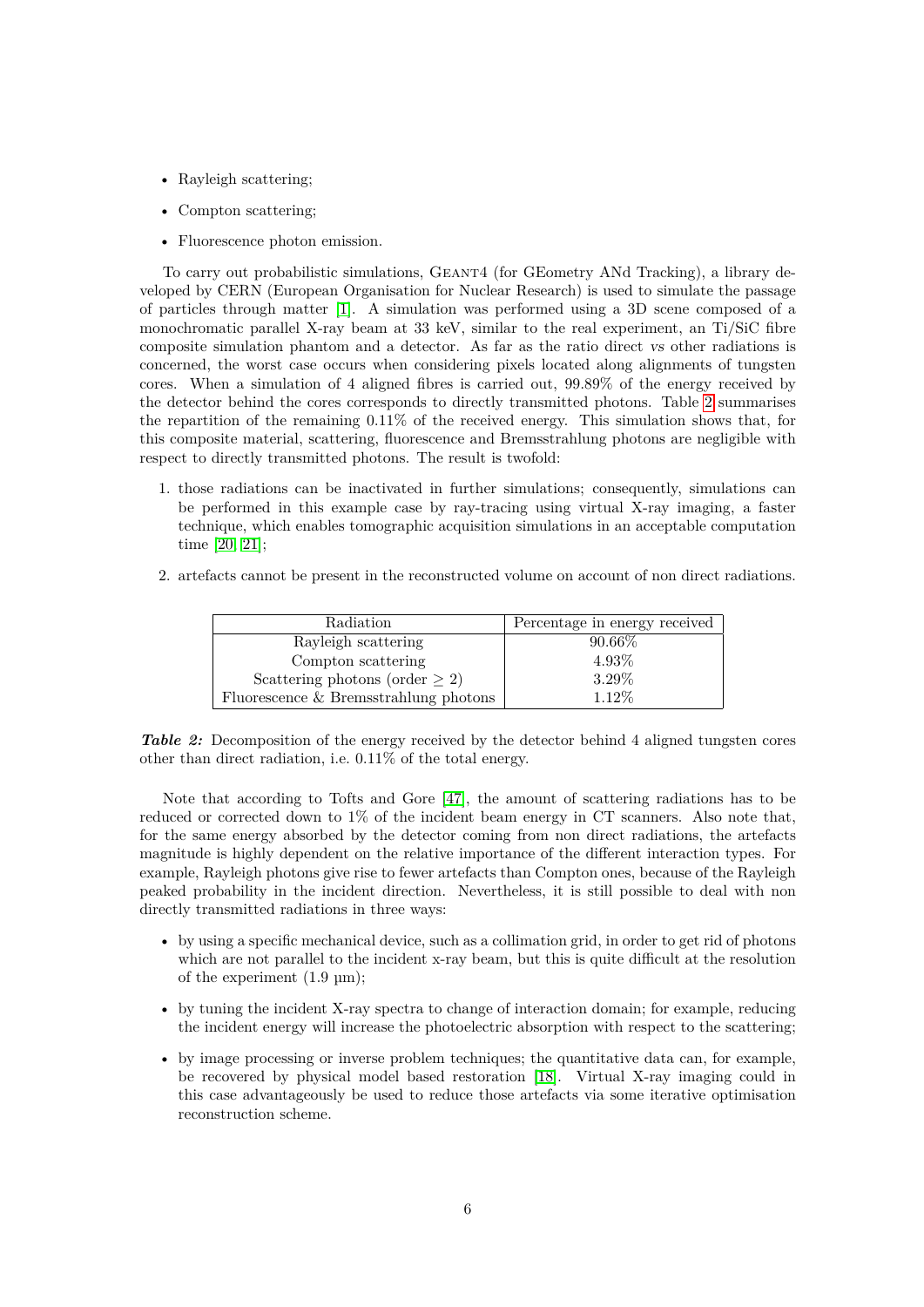#### <span id="page-7-0"></span>**3.2 Aliasing**

Like any technique dealing with sampled signals, errors can occur in CT images due to insufficiency of data caused by undersampling when the continuous signal is converted into a discrete form. In tomography, lack of data produces artefacts usually called aliasing distortions. Two sampling parameters are identified, the detector pixel number and the number of recorded projections. Nyquist observed that a signal must be sampled at least twice during each cycle of the highest frequency of the signal. Let us consider  $N_{\text{ray}}$ , the number of pixels of the detector, and  $P_{\text{proj}}$  the number of projections uniformly distributed over 180°. If projection data are under-sampled, or if not enough projections are recorded, then there will be insufficiency of data. Nevertheless, a pixel binning can be used to reduce the size of the projection. According to [\[31\]](#page-20-0), the Nyquist theorem is satisfied when the number of projections is:

<span id="page-7-1"></span>
$$
P_{\text{proj}} = \frac{\pi}{2} \times N_{\text{ray}} \tag{1}
$$

Aliasing artefacts [\[31\]](#page-20-0) generally consist of streaks, Gibbs phenomenon, and Moire patterns (the reconstruction algorithm being inherently not perfect), and may translate to spurious images if Equation [\(1\)](#page-7-1) is not adequately satisfied. In such a case, decreasing the number of samples in each projection, or increasing the number of projections, reduces aliasing artefacts to some extent. Nevertheless, to check the effect of aliasing, different tomographic scans were simulated with different amounts of projections and keeping the number of pixels constant. According to Equation [\(1\)](#page-7-1), at least 1609 projections were required for a 180° angular span if there were 1024 pixels per projection. The Ram-Lak apodising function with a bandwidth of 0.5 was used [\[41\]](#page-20-9). Images in Figure [5](#page-7-2) show the effects of both under and oversampling.

<span id="page-7-2"></span>

*Figure 5:* Three extracts of tomographic scans simulated using a 33 keV monochromatic beam, a 1024 pixel detector, and different numbers of projections uniformly distributed over 180°. (a) 450 projections, (b) 900 projections, and (c) 1609 projections.

In the present case, undersampling decreases the visual quality of reconstructed slice by adding a noise pattern to the image (Figure  $5(a)$ ). On the other hand, oversampling enhances only slightly the visual quality of the reconstructed image. Indeed, since there are sharp edges (i.e. attenuation steps) in the sample, aliasing must occur whatever the sampling frequency is, because the support of the Fourier spectrum of a step function is infinity.

#### **3.3 Sample and camera misalignment**

The reconstruction process requires the geometry of the whole tomographic setup to be precisely determined, notably the relative location and orientation of the camera, source and sample. In tomography for nondestructive testing, it is more usual to rotate the sample rather than the coupled detector/X-ray source. Consequently, it is easier to design a system which fulfils the necessary conditions: camera centred and perpendicular to the X-ray beam, rotation axis parallel to the camera and vertical. However, some tomographic systems are more subject to misalignments,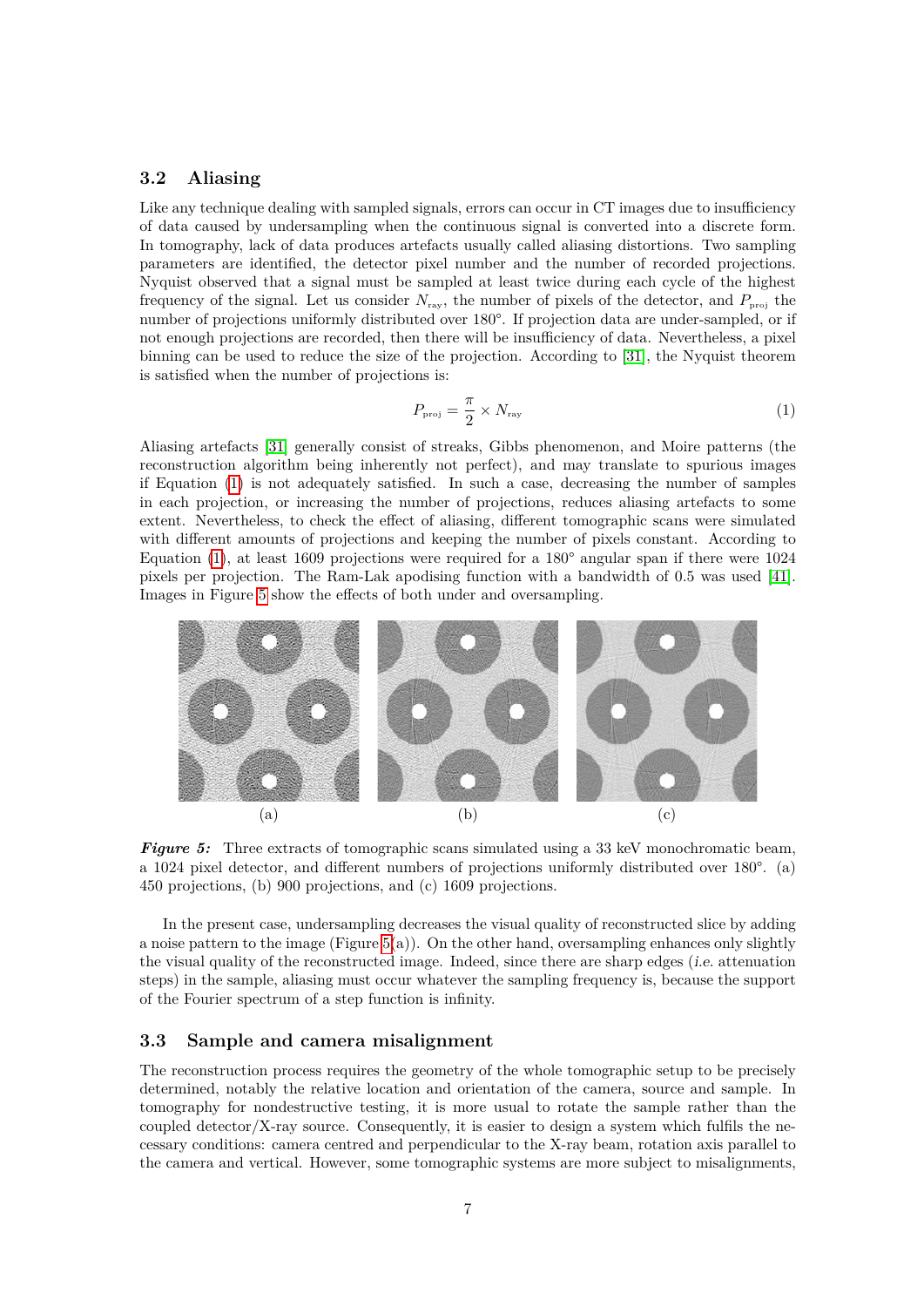e.g. open systems like C-arms in medical applications [\[25\]](#page-19-10): the geometry changes during the angular scan, and the calibration parameters may drift over time. A sound calibration scheme must therefore be set. The tomographic setup is usually pre-calibrated during an off-line stage [\[33\]](#page-20-10), but some parameters are also determined during or after the scan, e.g. the location of the rotation axis in the detector plane is often computed via a correlation process between two projections 180 degrees apart. Reasons for inaccuracy or misalignment are several:

- 1. the location of the axis of rotation is badly determined (e.g. the software failed to compute its location),
- 2. the geometrical parameters have drifted,
- 3. the physical position in the testing device moves during the scan,
- 4. the sample is a dynamic process (compression, flow...)

<span id="page-8-0"></span>

*Figure 6:* Simulated tomographic scan reconstructed using an inaccurately calibrated tomographic setup. Acquisition parameters are similar to Figure [1](#page-3-1) unless mentioned. (a) Axis of rotation is shifted by 2 pixels, (b) the camera is misaligned by 1 degree, (c) same as (b) but the distance source/detector is 10 mm.

Figure [6](#page-8-0) illustrates the effect of a misaligned acquisition setup. In Figure  $6(a)$  the location of the axis of rotation used during the reconstruction process is shifted by 2 pixels with respect to the true one. In Figures [6\(](#page-8-0)b) and (c) the detector plane is rotated by 1 degree around its diagonal for two different source/detector distances. Spurious shapes (half-moon like) typically appear in the reconstructed volume along sharp attenuation drops. However the characteristics of the resulting distortions greatly depends on the overall geometry. A misaligned camera simply translates to a slight anamorphose for a parallel beam in Figure  $6(b)$ , but the same misalignment in Figure  $6(c)$ gives rise to strong artefacts when the camera solid angle from the source is bigger (cone half angle of 7.8 degrees). It must be noted that at ESRF the source is located very far from the sample (145 m at ID19), and the effect of a slight misalignment will not be detected.

There are various ways to reduce these misalignment artefacts. The rotation stage can be redesigned, and/or a new calibration procedure be set. But in the general case, especially when a dynamic process is imaged, a complete motion compensation/estimation procedure has to be developed [\[7\]](#page-18-6). Virtual X-ray imaging could in such a framework refine the overall 3D geometry during the reconstruction stage.

#### **3.4 Limited field of view**

In most tomographic acquisition setups, the projection of the whole sample generally remains completely included into the detector field of view during the angular scan. But the sample dimensions might sometimes be larger than the detector, then some parts of the projection of the sample can extend outside the field of view. Tofts [\[47\]](#page-21-2) showed that artefacts due to such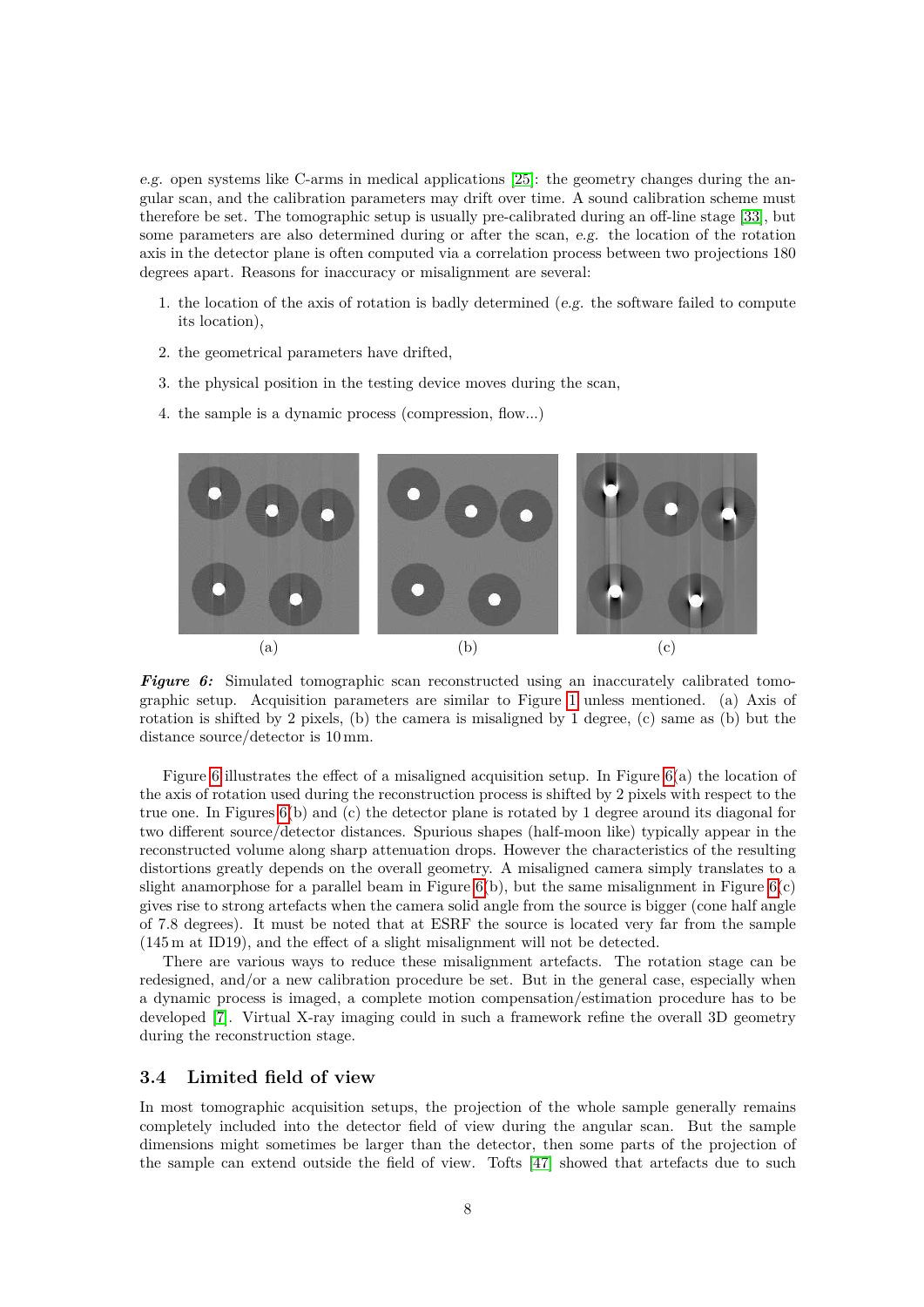<span id="page-9-1"></span>

*Figure 7:* Tomographic scan simulated using a sinogram cropped by a third of its full size (acquisition parameters similar to Figure [1\)](#page-3-1).

missing data result in an "arctan"-like global perturbation of the attenuation coefficients in the reconstructed image, more specifically along the peripheral areas where the sample extends outside of the field of view.

To simulate a sample which extends outside of the detector field of view, the sinogram was cropped with zero padding: in each projection, a third of the image data in the direction of the rotation plane is dismissed. A typical reconstruction is shown in Figure [7.](#page-9-1) The left and right sides of the reconstructed disk, where the sample extends outward, are brighter. On these specific areas, attenuation information is present in some projections and missing in other projections. Consequently, these particular parts are considered more attenuating than they really are. To cope with those truncation artefacts, a multiresolution approach can be used [\[8\]](#page-18-7), or projections may be extended [\[52\]](#page-21-7).

#### <span id="page-9-0"></span>**3.5 Noise**

Photons are more heavily attenuated by materials with high effective atomic number, especially when the incident energy is weak. When such highly attenuating structures are aligned, the number of detected photons in those regions of the camera is very low. As a consequence, the attenuation is over-estimated along these alignments if the number of detected photons is close to zero: bright streaks appear as Figure [8](#page-10-1) clearly shows.

To avoid this kind of artefact due to poor counting statistics, the integration time of the flatfield should be set to fill the entire dynamic range of the detector. However, when the sample is imaged, some areas of the detector still do not receive a sufficient number of photons, so an image integration process must be used or the X-ray energy should be increased. Nevertheless, for a given noise level, data collection is likely to be much faster in tomography by synchrotron radiation, compared to tomography with classic or micro-focus X-ray tubes. Indeed, the photon flux in the case of synchrotron radiation is usually very important, even when monochromators are used. However, these artefacts due to the presence of highly attenuating structures cannot sometimes be reduced to acceptable levels without some prior knowledge [\[53\]](#page-21-8).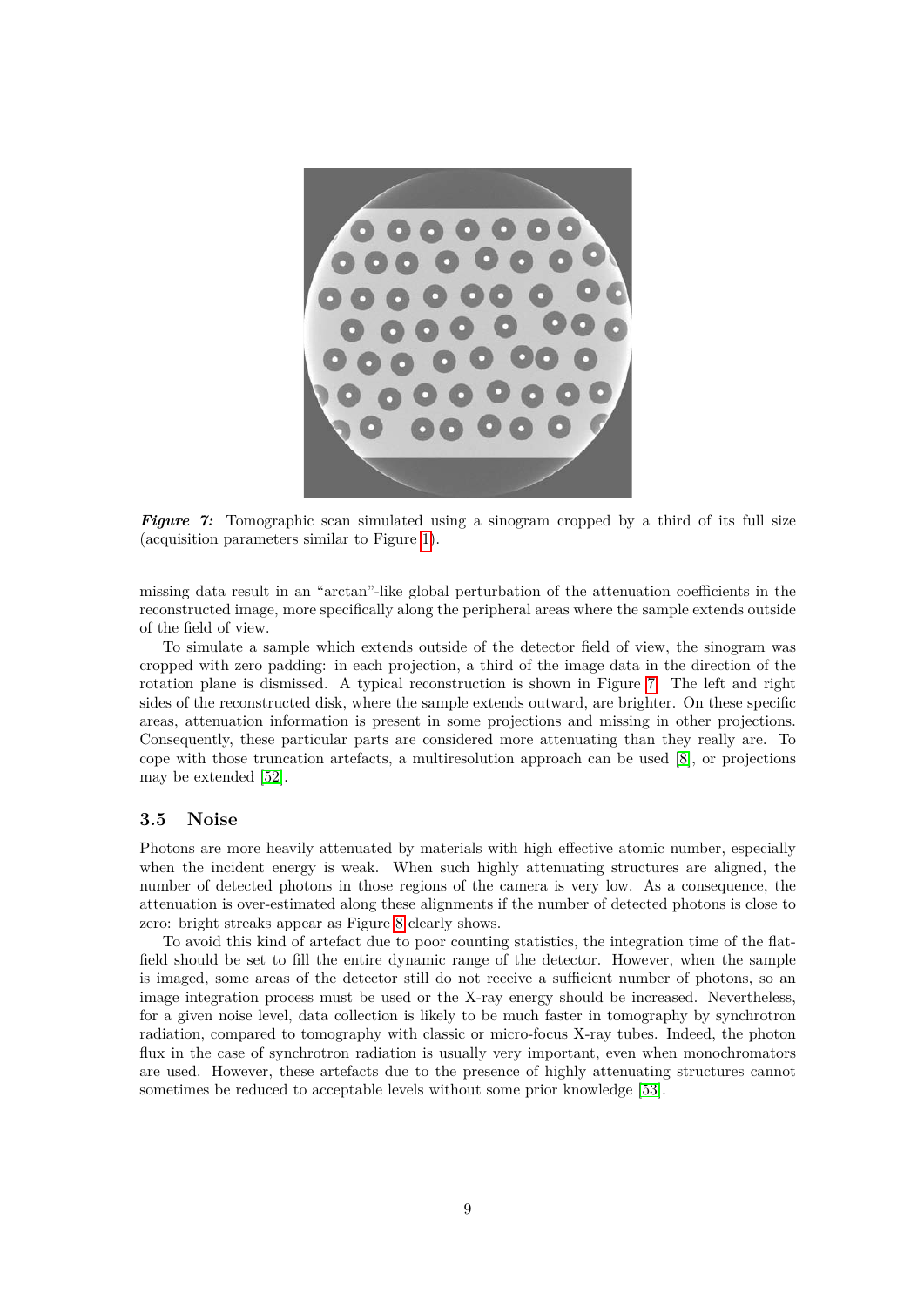<span id="page-10-1"></span>

**Figure 8:** Extracts of simulated tomographic slices reconstructed from sinograms (400 projections) with Poisson noise in projections. (a)  $7.5 \times 10^6$  photons per pixel without sample, (b)  $1.5 \times 10^7$  photons, and (c)  $3 \times 10^7$  photons.

### <span id="page-10-0"></span>**3.6 Polychromatic X-ray beam**

The simulations performed in previous sub-sections used a setup with an ideal monochromatic source model. However synchrotrons, like any radiation source, generate a polychromatic spectrum. It is usually monochromatised either by a perfect crystal or by a multilayer based monochromator in order to obtain a monochromatic beam at a given energy [\[55\]](#page-21-9) (energy resolution of 1.5% typically). But this spectrum can still be corrupted by harmonic components, up to a few percent at the very worst (typically 10<sup>−</sup><sup>4</sup> harmonics rejection), which generates two kinds of artefacts:

- 1. bright and dark streaks between attenuating structures (similar to those visible in Figure [3\)](#page-4-1);
- 2. overestimation in the recovered attenuation coefficient in thick regions, with maximal error close to its border; this results in a bowl-shape radial profile in homogeneous areas, which is also called "cupping effect".

Low energy photons are normally preferentially absorbed due to the logarithmic decrease of the attenuation coefficient when the incident energy increases. In other words, photons corresponding to the fundamental component are more likely to be absorbed behind high density structures, this is beam-hardening. Consequently, the mean spectrum energy crossing a given voxel location depends on the incident orientation. The reconstructed slice no longer corresponds to a map of linear attenuation coefficients at the fundamental energy.

We first performed two beam-hardening simulations using a 33 keV X-ray with a Gaussian distribution, with respectively 500 eV and 5 keV FWHM. Figure [9\(](#page-11-0)a) shows that a 500 eV FWHM cannot reproduce the streaks visible in Figures [1](#page-3-1) and [3.](#page-4-1) When a FWHM ten times greater is used, those streaks appear slightly (Figure [9\(](#page-11-0)b)).

A new simulation setup was designed to evaluate the degradation due to a slightly polychromatic beam for the composite material. The incident energy spectrum was heuristically split into three components and should be considered as an upper bound for the actual situation:

- 1. the fundamental component, 33 keV in energy, 97% of the incident beam,
- 2. the 1<sup>st</sup> harmonic component, 66 keV in energy,  $2\%$  of the incident beam,
- 3. the  $2<sup>nd</sup>$  harmonic component, 99 keV in energy, 1% of the incident beam.

Figures  $10(a)$  and  $11(a)$  present slices reconstructed from simulations performed with a monochromatic 33 keV beam to serve as reference with a tungsten and carbon core respectively. Reconstructed slices with harmonics present in the incident beam are shown in Figures [10\(](#page-11-1)b) and [11\(](#page-11-2)b). Artefacts present in Figure [10](#page-11-1) are close to the ones observed in Figure [1.](#page-3-1) Harmonics could thus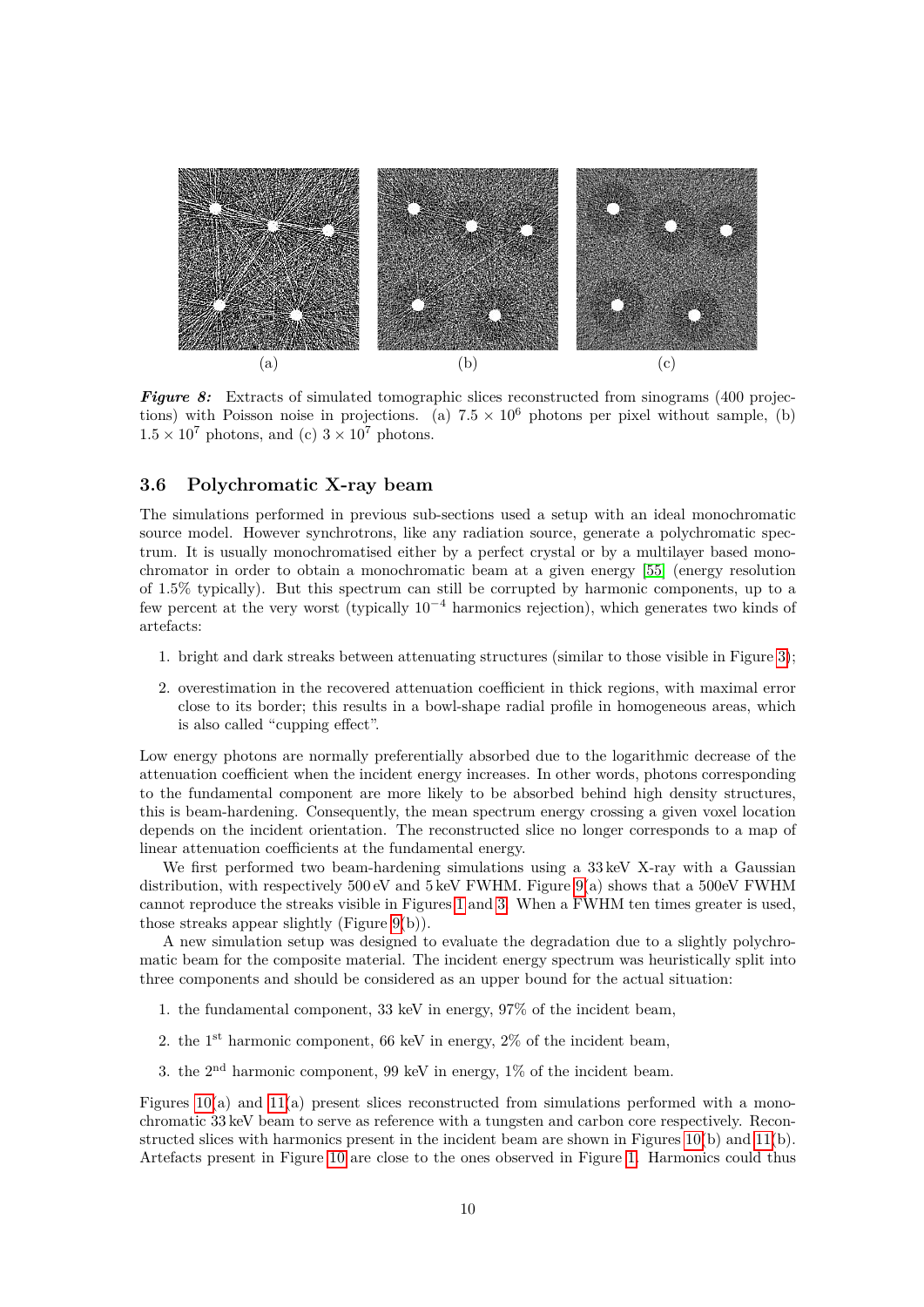<span id="page-11-0"></span>

*Figure 9:* Extracts of simulated tomographic slices of W-core fibres (acquisition parameter similar to Figure [1\)](#page-3-1). A 33keV X-ray with a Gaussian distibution: (a) 500 eV FWHM, (b) 5keV FWHM.

<span id="page-11-1"></span>

*Figure 10:* Extracts of simulated tomographic slices of W-core fibres (acquisition parameter similar to Figure [1\)](#page-3-1). (a) monochromatic case, (b) with harmonics  $(2\% \text{ second harmonic}, 1\% \text{ third})$ harmonic).

<span id="page-11-2"></span>

Figure 11: Extracts of simulated tomographic slices of C-core fibres (acquisition parameter similar to Figure [1\)](#page-3-1). (a) monochromatic case, (b) with harmonics  $(2\% \text{ second harmonic}, 1\% \text{ third})$ harmonic).

be one artefact source in this case. It is however possible to deal with polychromatic beams by various means:

- preprocessing the data by calibration procedures  $[10, 19]$  $[10, 19]$ ,
- postprocessing by restoration techniques [\[18\]](#page-19-9),
- applying a dual energy technique [\[15\]](#page-19-12).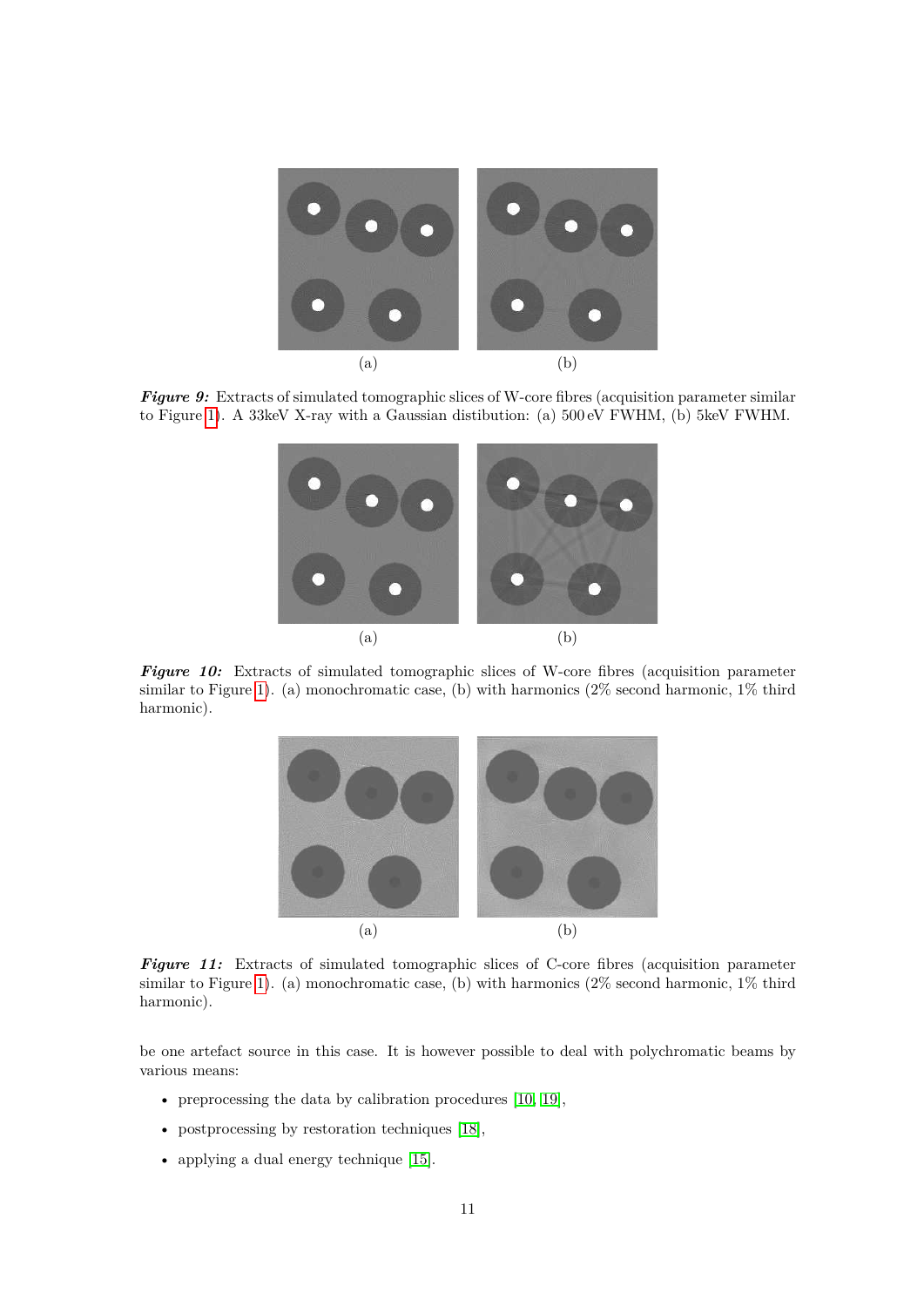#### <span id="page-12-0"></span>**3.7 Impulse response**

Until now, simulations were only performed considering a perfect detector impulse response. Unfortunately, this is not realistic. Indeed, real detectors generally induce blur (also called unsharpness). In X-ray imaging, there could be two main causes of unsharpness: the geometrical unsharpness which is due to the X-ray source extent and the inherent unsharpness which corresponds to the detector impulse response [\[35\]](#page-20-11). Both unsharpnesses can be modelled as low-pass and energy dependent convolution kernels. Therefore, without loss of generalisation, since both unsharpnesses convey the same degradations, the artefact study is here restricted to the detector impulse response only. Artefacts caused by such a low-pass filtering of the projections can be quite complex after reconstruction. Their shape in the volume are specific to the material data (non-linear effects). Although there is a global "smoothing" of the reconstructed information, streaks might also appear.

We will investigate the role of the detector in the case of the composite material. The detector inherent unsharpness, also called point spread function (PSF), must first be estimated, but its assessment is not trivial. This depends on various parameters, *e.g.* pixel size, fluorescent screen material, scattering in the fluorescent screen and its support, optical lenses, incident energy, *etc.* The most common methods in use to assess the modulation transfer function (MTF) of linear X-ray detectors, the Fourier transform of the PSF, can be found in a survey by Kaftandjian et al. [\[30\]](#page-20-12).

Regarding practical considerations, an edge technique was implemented in order to experimentally estimate the edge spread function (ESF) at 33 keV of the beamline camera. It consisted of recovering the unsharpness function via an edge signal derivation, sampled along the intensity gradient of a test object, generally a metal plate [\[35\]](#page-20-11). Then, this ESF is derived to obtain the line spread function (LSF), which in turn can be used to estimate the impulse response if circular symmetry is assumed. The pixel size being very small  $(1.9 \text{ }\mu\text{m})$ , the edge material had to be chosen carefully taking into account the possibility to get an edge accurately straight and at the same time to limit fluorescence and scattered photons behind the plate. A gallium arsenide (GaAs) monocrystal plate was used. The edge of the plate is perfectly straight. On the other hand its thickness was 0.5 mm, which was quite large compared to pixel size. Nevertheless, the plate could be positioned perpendicularly to the X-ray beam using a laser-guided calibration. Using a Monte Carlo simulation matching the experimental setup, it was ascertained that scattering and fluorescence did not degrade the experimental measurements: more than 99.9% of the energy received by the detector behind the plate came from directly transmitted photons.

The easiest way to obtain the ESF from a projection is to extract a profile perpendicular to the edge of the test object. But this method lacks accuracy because when there are only few pixels along the intensity drop (Figure [12\)](#page-13-0), the uncertainty is too high to approximate the shape of the profile by an analytic model or to be derived numerically. Two methods can be implemented to handle this lack of data points:

- 1. The edge can be moved along the intensity gradient direction [\[35,](#page-20-11) [30\]](#page-20-12). A pixel being hidden behind the object becomes 'visible'. Ideally, the motion span is at least equal to the unsharpness support. The step magnitude should be computed to get the required number of projections.
- 2. The test object has a long sharp edge, slightly twisted relative to a line (or column) of the camera. Therefore an oriented edge profile can be extracted with enough data points in the intensity fall [\[35,](#page-20-11) [26\]](#page-19-13).

If the edge object can be accurately moved, the first method is easy to carry out. Figure [12](#page-13-0) shows the experimental ESF profile estimated using a translation vector of 0.1 µm, then fitted by the following analytic model (using a nonlinear least-squares algorithm [\[2\]](#page-18-8))

$$
ESF(x) = a + b \times \left(\arctan\left(\frac{x-c}{d}\right) + \text{erf}\left(\frac{x-c}{e}\right)\right)
$$
 (2)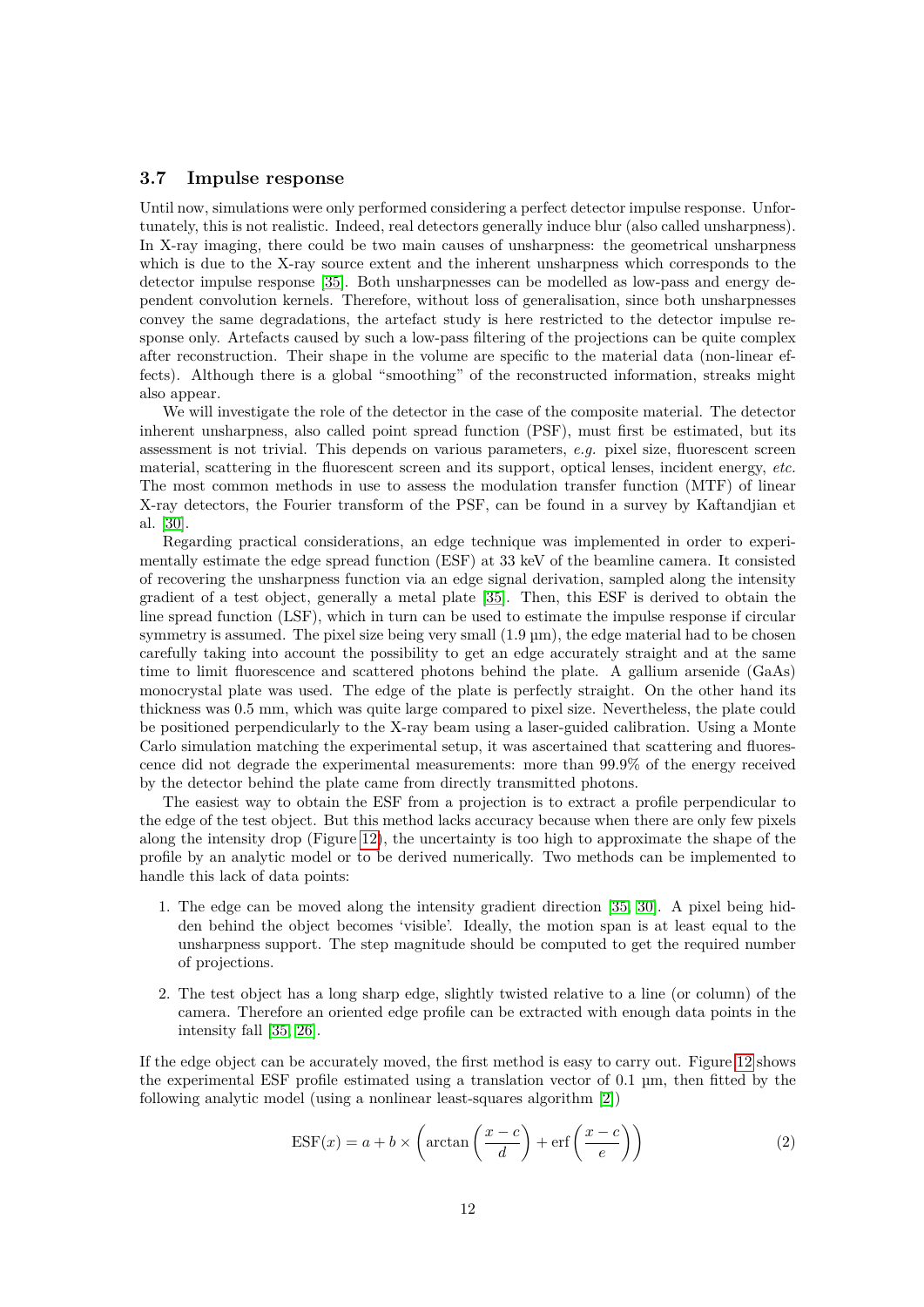<span id="page-13-0"></span>

<span id="page-13-1"></span>*Figure 12:* Profile of a GaAs crystal plate using a 0.1 µm translation step (small dots) reconstructed by an analytical model (line). The bigger dots correspond to a single line profile normal to the edge extracted from one projection.



*Figure 13:* Estimated LSF of the beamline detector.

We can see that the reconstructed profile, given by the translating edge technique, has far more points in the intensity drop than a simple static profile extracted from a single projection. Finally, the analytic expression of the ESF was derived to obtain an estimation of the LSF of the detector, given in Figure [13](#page-13-1) (see [\[26\]](#page-19-13)). To simulate the artefacts caused by this impulse response, the sinograms used to get the reference simulated slices are convolved using the estimation of this impulse response as convolution kernel. Slices in Figure [14,](#page-14-0) and profiles in Figure [15](#page-14-1) show the result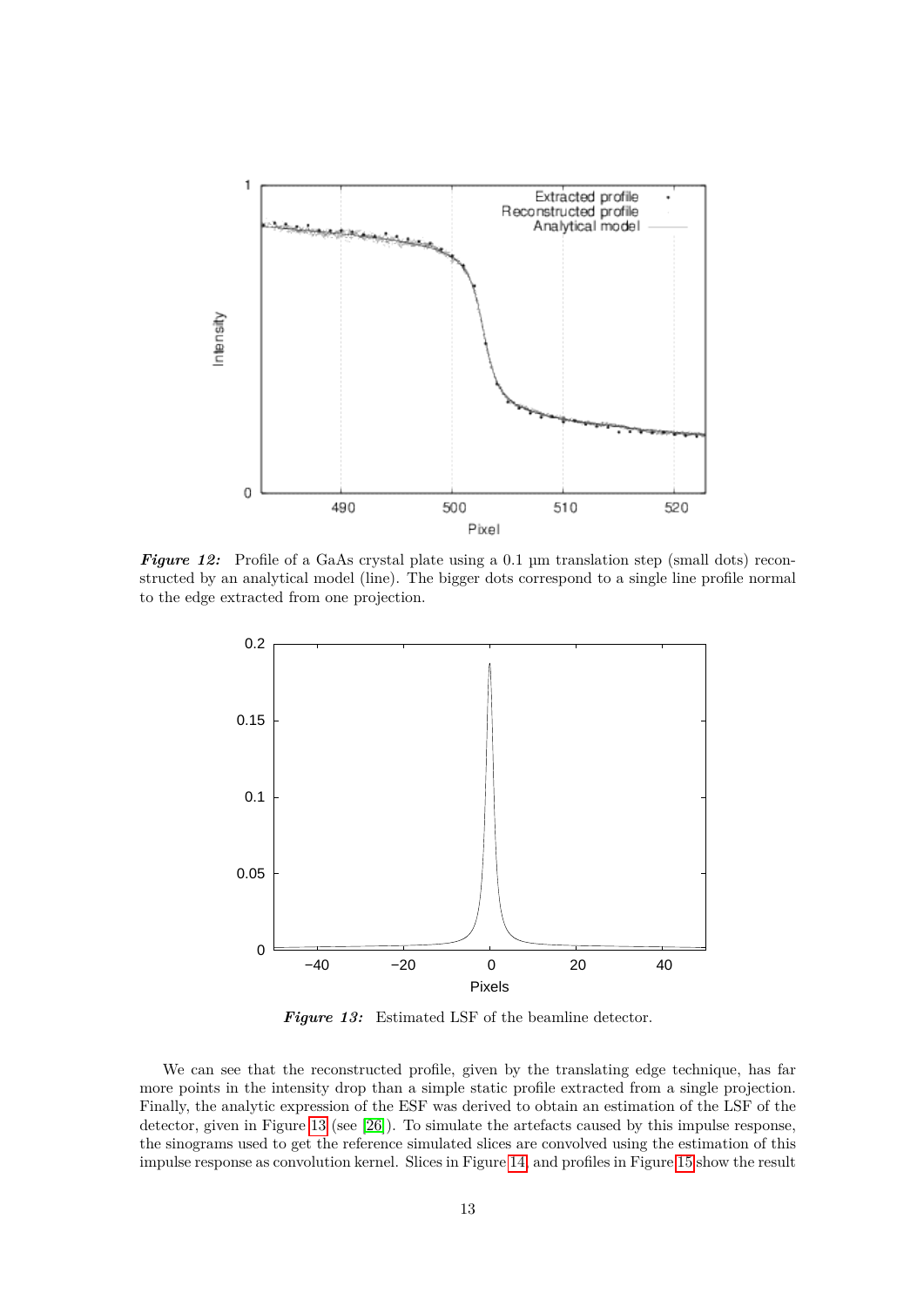<span id="page-14-0"></span>

**Figure 14:** Simulated tomographic slices with a real detector response (Figure [13\)](#page-13-1) and a monochromatic incident beam (33 keV in energy). (a) fibres with tungsten cores, (b) fibres with carbon cores.

<span id="page-14-1"></span>

*Figure 15:* Comparison between an intensity profile extracted from a simulated tomographic slices with an ideal (solid line) and real (dots) detector response. The profile crosses the top three fibre cores. The corresponding slices are given in figures  $14(a)$  and  $10(a)$ 

of such simulations. Compared to the ideal detector case, shown in Figure [10\(](#page-11-1)a) and Figure [11\(](#page-11-2)a), there are no visual changes in the case of carbon cores except for a global smoothing, whereas for tungsten cores, the detector impulse response generates dark streaks bordered with bright lines and considerably reduced attenuation coefficients in the core areas: the linear attenuation coefficient of the tungsten drops to  $\mu = 250 \,\mathrm{cm}^{-1}$  with  $\sigma = 7.5 \,\mathrm{cm}^{-1}$ . Those streaks are quite similar to the artefacts caused by harmonics.

The artefacts due to the impulse response of the detector, and more globally, due to the different sources of unsharpness or non-linearity, can be handled by deconvolution or iterative deblurring techniques [\[53,](#page-21-8) [2\]](#page-18-8), but they have to be implemented with caution as they may increase the noise level.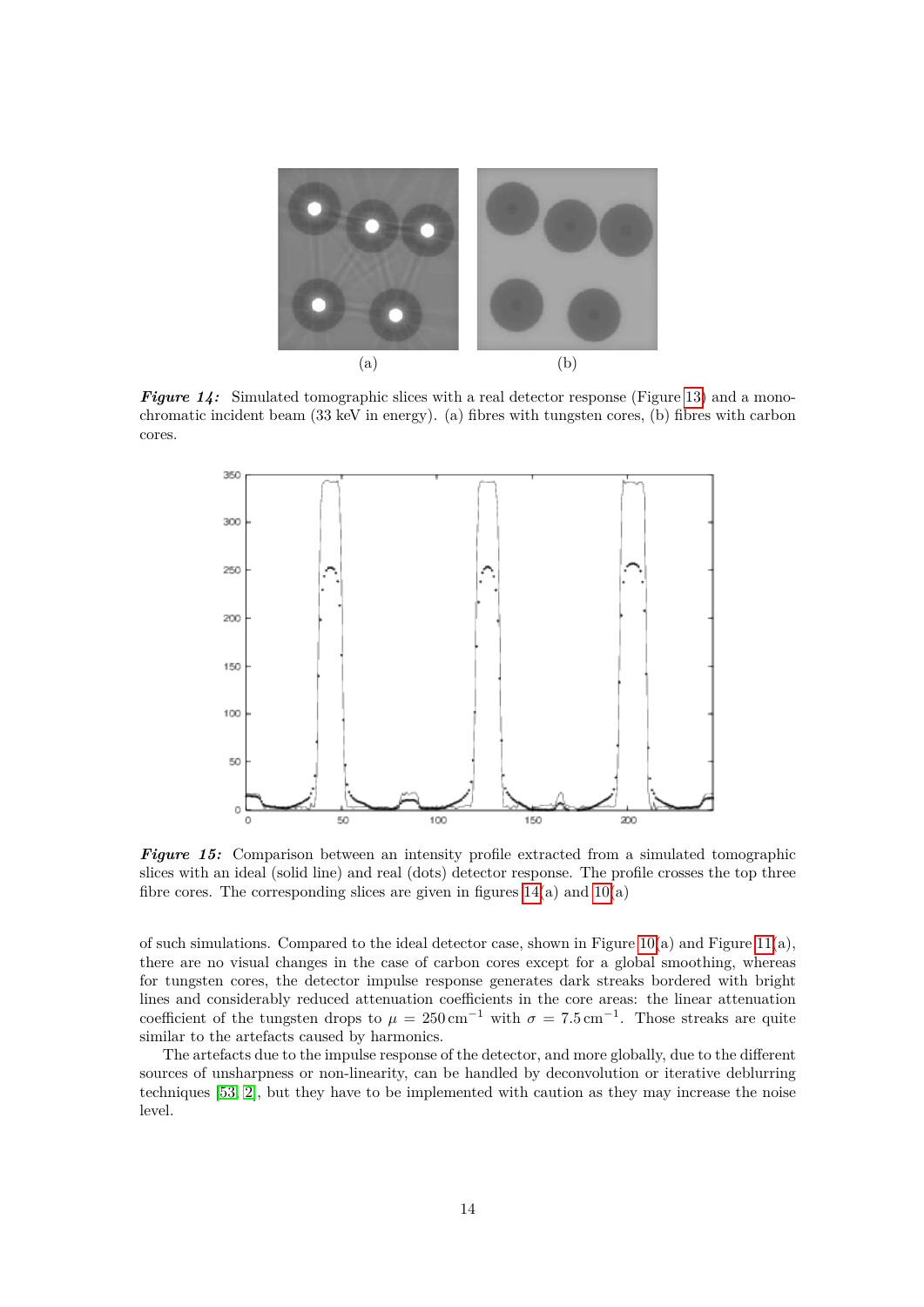#### <span id="page-15-0"></span>**3.8 Defective or badly corrected pixels**

<span id="page-15-2"></span>The pixels of a CCD detector inherently differ in sensitivity. To deal with this non-uniformity of sensitivity, a flat-field correction (subtraction of a dark image and normalisation by an image acquired in the same conditions but without sample) is applied on every projection of a sinogram before reconstruction by tomography. Nevertheless, flat-field correction might be unable to cancel the effect, which typically creates ring artefacts (Figure [16\)](#page-15-2). This is made worse by the noise accentuating effect of the pre-filtering step of reconstruction algorithms. There are several ways to reduce this kind of artefact, using mechanical devices[\[17\]](#page-19-14) or filtering techniques [\[42\]](#page-20-13). Note that local (temporally and spatially) recurring fluctuations of the beam intensity, which might occur during data acquisition in some synchrotron beamline setups, translate to rings that cannot be easily reduced.



*Figure 16:* Extract of a simulated tomographic slice using few slightly defective pixels (intensity modified by  $+$  or  $-5\%$  in the "light field" image during flat-field correction.

#### <span id="page-15-1"></span>**3.9 Phase Contrast**

The usual way to produce an image using X-rays is by beam attenuation. However, the contrast present in an X-ray image can also be produced by the optical phase of the transmitted wave [\[16,](#page-19-15) [45,](#page-20-14) [3\]](#page-18-9). Phase contrast is related to Fresnel diffraction, near-field interference pattern from optics based on wave propagation in the visible light [\[9\]](#page-18-10). Phase contrast typically generates fringes at the edges of objects in images reconstructed by tomography. Although this phenomenon is advantageously used in phase contrast tomography [\[13\]](#page-19-16) and holotomography [\[12\]](#page-18-11), it could become a source of artefacts in common quantitative microtomography. They appear as black and white overshoots in the volume, similar to the output resulting from an image enhancement technique like unsharp masking [\[29\]](#page-19-6) with a Laplacian filter. It has indeed been shown that phase contrast contribution at short distances can be related to the Laplacian of the phase image [\[14\]](#page-19-7).

To simulate phase contrast for the composite material, a program developed at ESRF was used [\[11\]](#page-18-1). Both cases with carbon and tungsten cores were simulated for a distance of 80 mm between the sample and the detector. Corresponding projections are shown in Figures [17\(](#page-16-0)a) and [17\(](#page-16-0)b). Figures [18\(](#page-17-0)a) and Figure [18\(](#page-17-0)e) correspond to reference slices, with an ideal detector response and without simulating the phase contrast.

On the other hand, Figure [18\(](#page-17-0)b) and Figure 18(f) present the result of simulations, still using a perfect detector response, taking into account phase contrast. The phase contrast clearly generated artefacts corresponding, on these slices, to dark and bright fringes located along density edges in the volume. To check the effect of phase contrast combined with an estimation of the impulse response of the detector, previous simulated sinograms were convolved by the LSF in Figure [13.](#page-13-1) Considering a real detector (Figure [18\(](#page-17-0)c) and Figure 18(g)), phase contrast artefacts do not change much for the composite with carbon core fibres, whereas it considerably reduces artefacts around the tungsten core. The corresponding radial profiles of the tungsten core fibre are plotted in Figure [19.](#page-17-1) These latest simulations seem to be in adequacy with reality, *i.e.* Figure [18\(](#page-17-0)h) (line-point plot of Figure [19\)](#page-17-1) is closer to Figure  $18(g)$  (solid plot of Figure 19) than to Figure  $18(f)$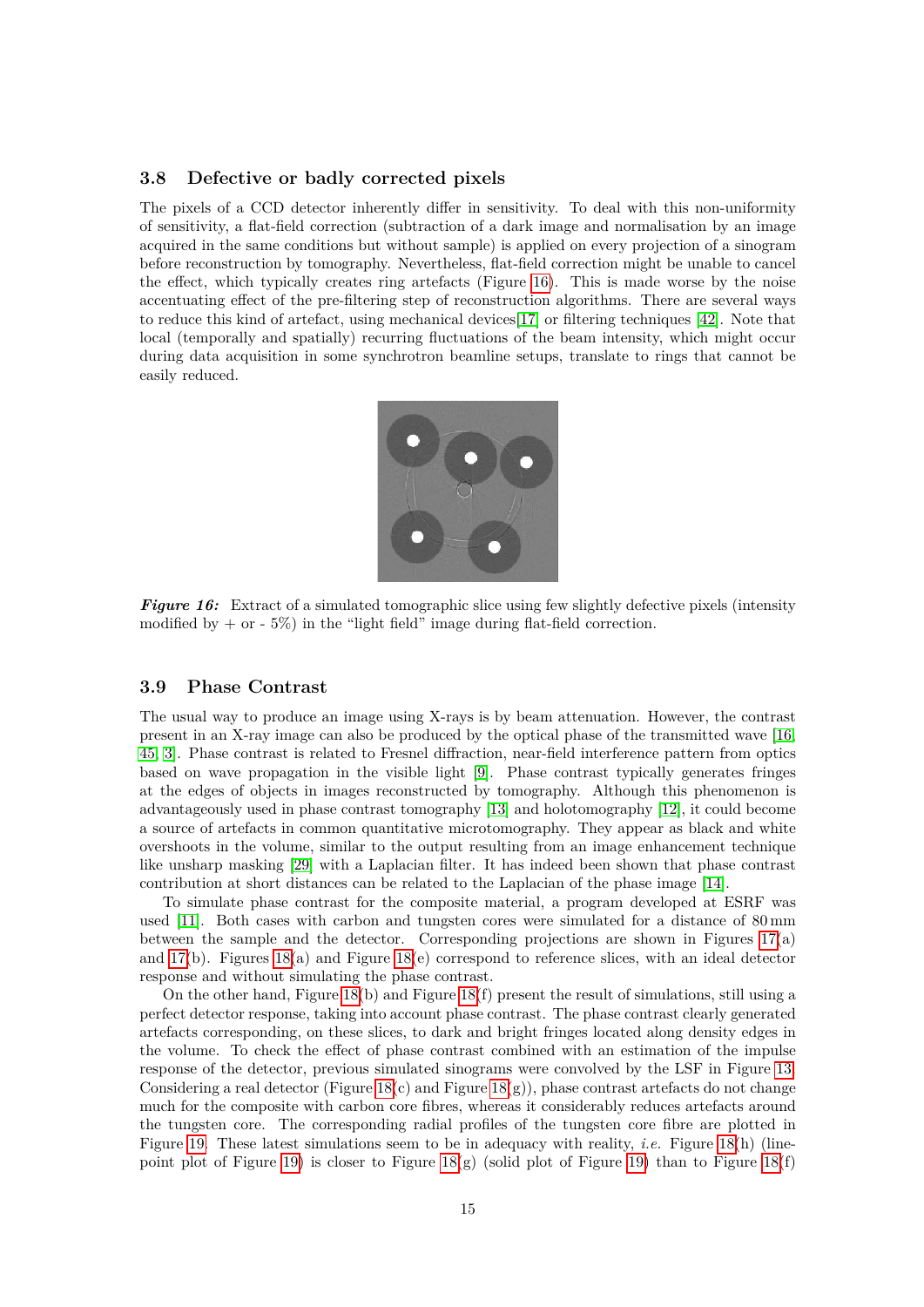<span id="page-16-0"></span>

*Figure 17:* Simulated radiographic intensity profiles of (a) a C-core fibre and (b) a W-core fibre. The grey lines stand for the theoretical incident X-ray intensities, while the black lines represent the X-ray intensities degraded by the detector's MTF.

(dashed plot of Figure [19\)](#page-17-1), which suggests that the detector impulse response does cause the streak artefacts present in Figure [1.](#page-3-1)

If it is desirable to reduce phase artefacts, the easiest way is to reduce the detector-to-object distance. This is not always possible, for example due to the sample environment. Note that these phase patterns can also be advantageously used as an alternative way to estimate the detector PSF [\[32\]](#page-20-15).

## **4 Discussion**

We have presented an approach to evaluate many possible causes of artefacts, using both experimental data and simulation tools, in X-ray microtomography by synchrotron radiation. For illustration and coherence purposes, it has been applied throughout the paper to the case of a composite reinforced with alignments of fibres with tungsten cores.

This study showed that when such highly attenuating structures are present in a sample, a few percent harmonics in the incident synchrotron beam is sufficient to produce strong streak artefacts. Artefacts translated by the energy resolution (FWHM) of the monochromatised Xray distribution remain negligible. We must however note that, with synchrotron radiation, the polychromatic beam is typically monochromatised using a multilayer, which rejects harmonics far below percent level. Nevertheless, care must be taken before rejecting the polychromatism as a probable cause of artefacts in synchrotron microtomography.

This study also highlighted the critical role of the detector impulse response in the production of artefacts. They are similar to those produced by beam hardening. Although the experimental LSF of the beamline detector is quite peaked and narrow, the long tails extending to its sides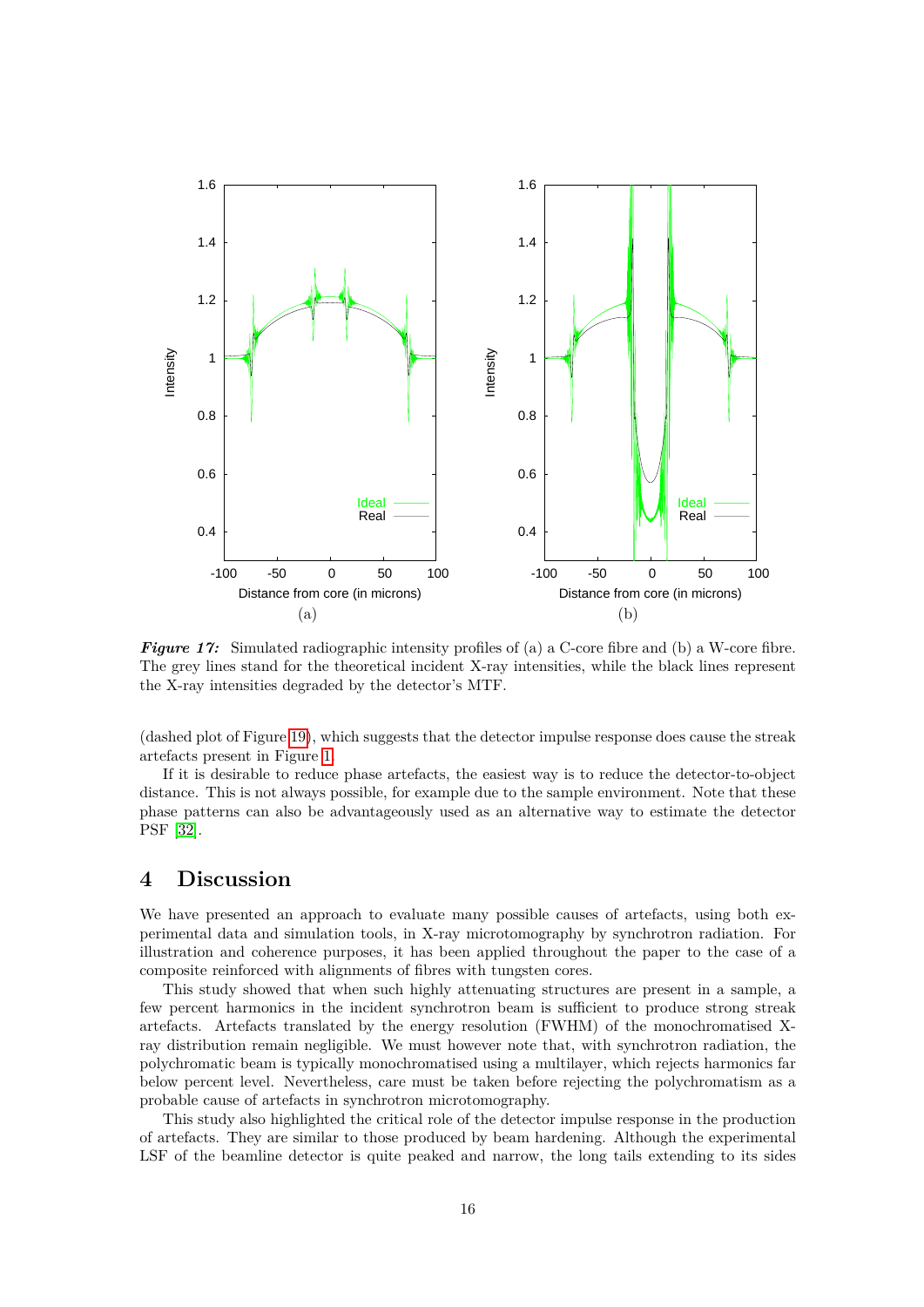<span id="page-17-0"></span>

**Figure 18:** Simulated tomographic scans. Incident beam, 33 keV in energy. Distance between detector and sample, 80 mm. Pixel size 1.9 µm. 900 projections, angular span 180°. Matrix in Ti-6Al-4V, Fibre in silicon carbide. (a), (b), (c) & (d) carbon core. (e), (f), (g) & (h) tungsten core. (a)  $\&$  (e) with an ideal detector and without phase contrast. (b)  $\&$  (f) with an ideal detector and with phase contrast. (c) &  $(g)$  with a detector (using an estimated impulse response) and with phase contrast. (d) & (h) Extract of tomographic slices from Figure [4](#page-5-1) and Figure [1.](#page-3-1)

<span id="page-17-1"></span>

**Figure 19:** Plot of the radial profiles through Figure [18\(](#page-17-0)f) with a dashed line, Figure 18(g) with a solid line and Figure [18\(](#page-17-0)h) with a thin line-point.

considerably reduce the image contrast of the input projections. This results in a similar degradation to a non-linear detector response. These tails are probably due to residual fluorescence of the 0*.*5 mm thick substrate supporting the YAG:Ce fluorescent layer deposited. They could also be due to total internal reflections in the fluorescent screen.

The investigation approach developed in this study takes advantage of probabilistic and de-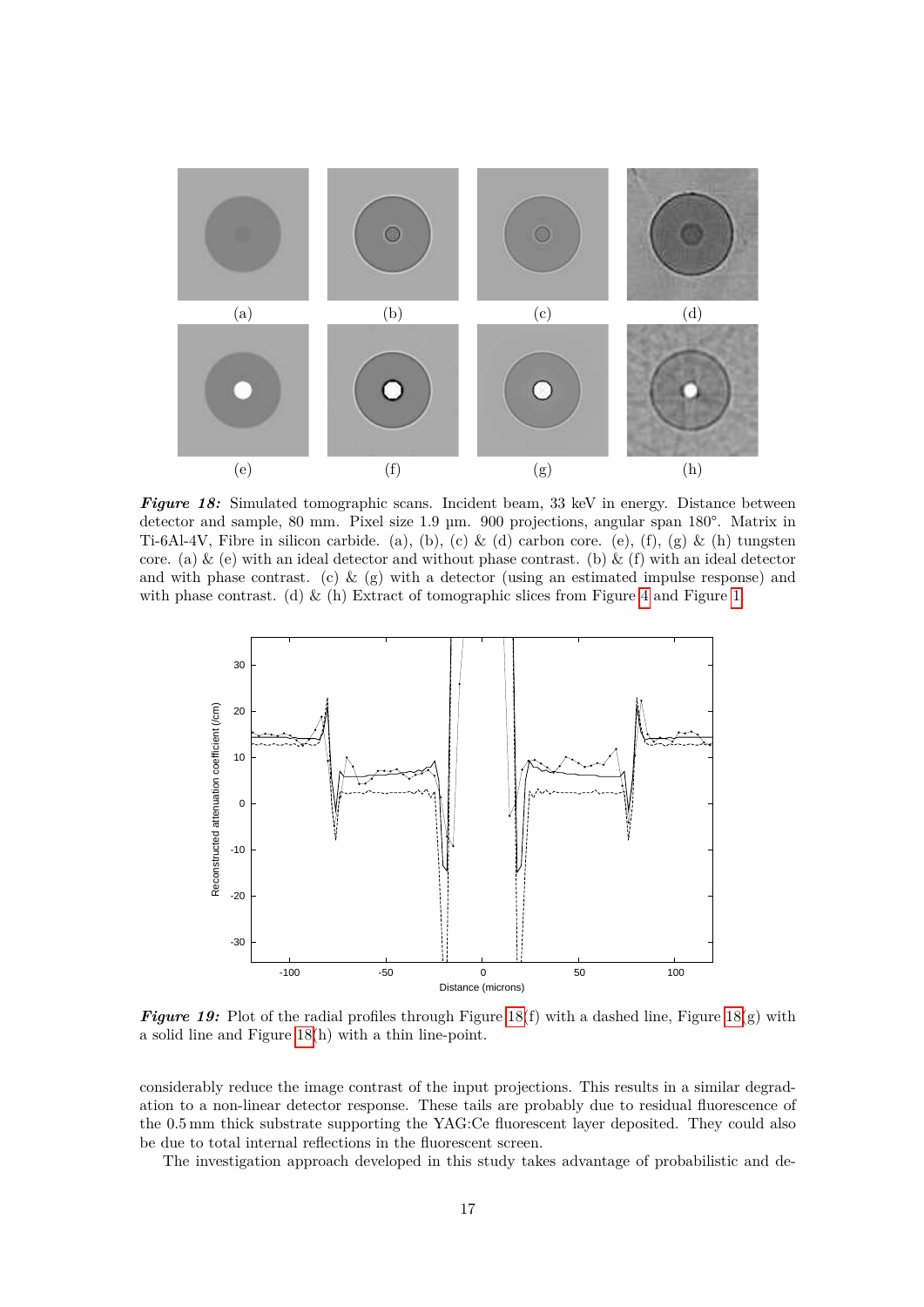terministic virtual imaging techniques. This can be applied to any tomographic acquisitions to provide a better understanding and evaluation of artefacts with regard to the corresponding experimental parameters, and to eventually reduce them. This study clearly shows that artefacts present in specific microtomographic volumes acquired by synchrotron radiation can be accurately discriminated and identified using computerised simulations. These results justify a larger study, currently underway, to address the feasibility of incorporating a software solution based on virtual X-ray imaging to remove some specific artefacts automatically, namely those due to secondary radiations and the detector impulse response.

## **Acknowledgements**

We would like to thank P. Duvauchelle and N. Freud for their expertise in virtual X-ray imaging, C. Gonzalez for providing the materials, É. Maire and J.-Y. Buffière for performing the tomographic acquisition of the Ti/SiC fibre composites at ESRF.

## **References**

- <span id="page-18-3"></span>[1] S. Agostinelli, J. Allison, K. Amako, J. Apostolakis, H. Araujo, P. Arce, M. Asai, D. Axen, S. Banerjee, G. Barrand, and *et al.* Geant4 – a simulation toolkit. *Nuclear Instruments and Methods in Physics Research Section A: Accelerators, Spectrometers, Detectors and Associated Equipment*, 506(3):250–303, July 2003.
- <span id="page-18-8"></span>[2] R. Aster, B. Borchers, and C. H. Thurber. *Parameter Estimation and Inverse Problems*. Academic Press, 2004.
- <span id="page-18-9"></span>[3] A. Authier. *Dynamical theory of X-ray diffraction*, volume 11 of *IUCr Monographs on Crystallography*. Oxford Science Publications, 2004.
- <span id="page-18-4"></span>[4] M. J. Berger and J. H. Hubbell. XCOM: Photons cross sections on a personal computer. Technical Report 87-3597, NBSIR, 1987.
- <span id="page-18-5"></span>[5] M. J. Berger, J. H. Hubbell, S. M. Seltzer, J. S. Coursey, and D. S. Zucker. XCOM : Photon cross section database. Online (2004, June 21), NIST, 1999. <[http://physics.nist.gov/](http://physics.nist.gov/-PhysRefData/-Xcom/-Text/-XCOM.html) [-PhysRefData/-Xcom/-Text/-XCOM.html](http://physics.nist.gov/-PhysRefData/-Xcom/-Text/-XCOM.html)>.
- <span id="page-18-2"></span>[6] A. Bonin, B. Chalmond, and B. Lavayssière. Monte-carlo simulation of industrial radiography images and experimental designs. *NDT&E International*, pages 503–510, 2002.
- <span id="page-18-6"></span>[7] S. Bonnet, A. Koenig, S. Roux, P. Hugonnard, R. Guillemaud, and P. Grangeat. Dynamic X-ray computed tomography. *Proceedings of the IEEE*, 91(10):1574–1587, 2003.
- <span id="page-18-7"></span>[8] S. Bonnet, F. Peyrin, F. Turjman, and R. Prost. Multiresolution reconstruction in fan-beam tomography. *IEEE Trans. on Image Processing*, 11(3):169–176, 2002.
- <span id="page-18-10"></span>[9] M. Born and E. Wolf. *Principles of optics; electromagnetic theory of propagation, interference, and diffraction of light*. Cambridge University Press, 7th ed. edition, 1999.
- <span id="page-18-0"></span>[10] R. A. Brooks and G. D. Chiro. Beam hardening in X-ray reconstructive tomography. *Phys. Med. Biol.*, 21(3):390–398, 1976.
- <span id="page-18-1"></span>[11] P. Clœtens. *Contribution to Phase Contrast Imaging, Reconstruction and Tomography with Hard Synchrotron Radiation*. PhD thesis, Vrije Universiteit Brussel, 1999.
- <span id="page-18-11"></span>[12] P. Cloetens, W. Ludwig, J. Baruchel, D. Van Dyck, J. Van Landuyt, J. P. Guigay, and M. Schlenker. Holotomography: Quantitative phase tomography with micrometer resolution using hard synchrotron radiation x rays. *Appl. Phys. Lett.*, 75:2912–2914, 1999.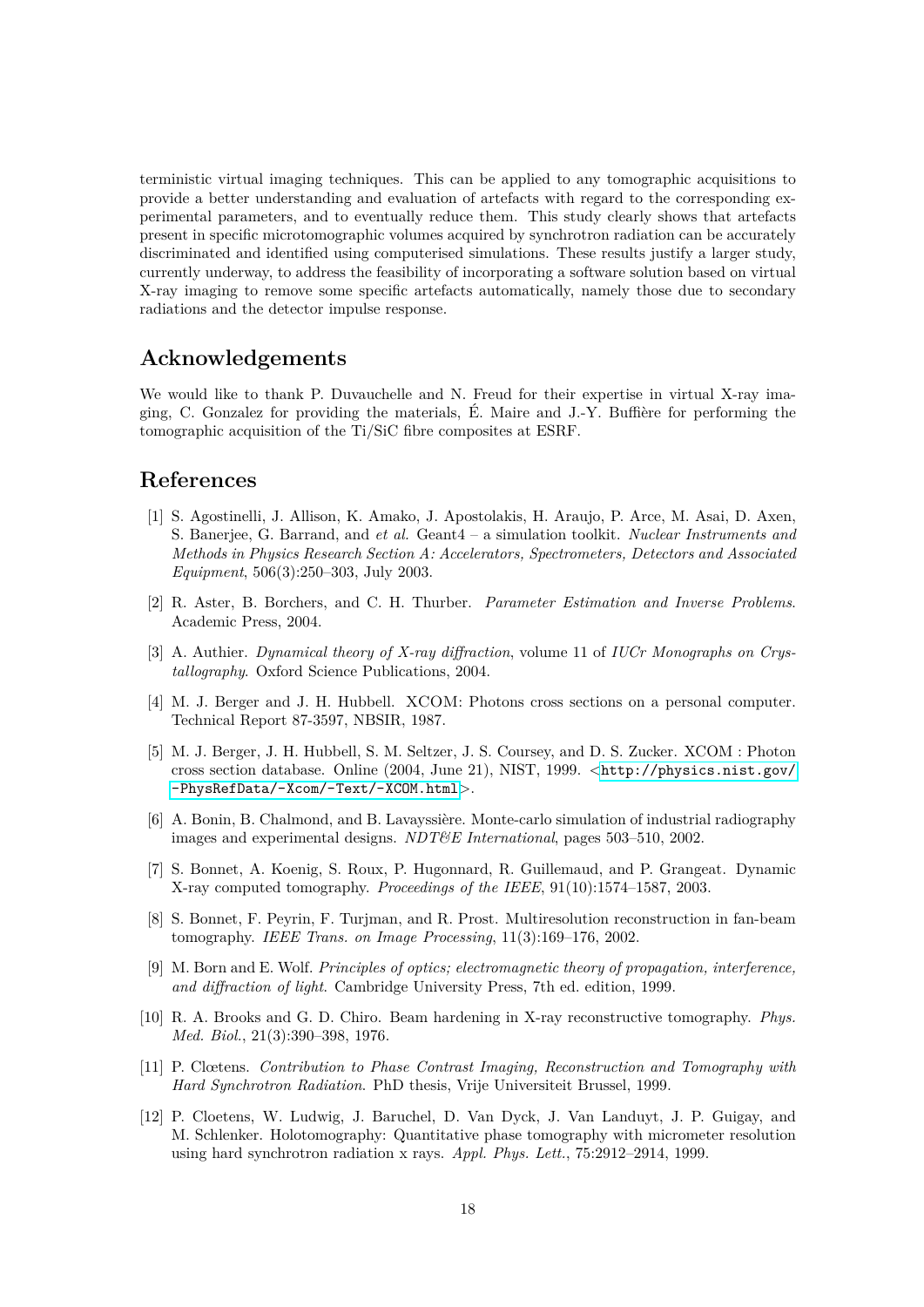- <span id="page-19-16"></span>[13] P. Cloetens, W. Ludwig, H. Helfen, S. Salvo, R. Mache, and M. Schlenker. Quantitative phase contrast tomography using coherent synchrotron radiation. In *Proceedings of SPIE Vol. 4503, Developments in X-Ray Tomography III*, pages 82–91, Aug. 2001.
- <span id="page-19-7"></span>[14] P. Cloetens, M. Pateyron-Salomé, J. Y. Buffière, G. Peix, J. Baruchel, F. Peyrin, and M. Schlenker. Observation of microstructure and damage in materials by phase sensitive radiography and tomography. *J. Appl. Phys.*, 81:5878–5886, 1997.
- <span id="page-19-12"></span>[15] A. J. Coleman and M. Sinclair. A beam-hardening correction using dual-energy computed tomography. *Phys. Med. Biol.*, 30(11):1251–1256, 1985.
- <span id="page-19-15"></span>[16] J. Cowley. *Diffraction Physics*. North-Holland Amsterdam, 1975.
- <span id="page-19-14"></span>[17] G. Davis and J. Elliott. X-ray microtomography scanner using time-delay integration for elimination of ring artifacts in the reconstructed image. *Nuclear Instruments and Methods in Physics Research Section A: Accelerators, Spectrometers, Detectors and Associated Equipment*, 394:157–162, 1997.
- <span id="page-19-9"></span>[18] J.-M. Dinten and J. Volle. Physical model based restoration of mammographies. In *SPIE Conference on Physics of Medical Imaging, San Diego, California*, pages 641–650, 1998.
- <span id="page-19-11"></span>[19] N. Douarche, D. Rouby, G. Peix, and J. Jouin. Relations between X-ray tomography, density and mechanical properties in carbon-carbon composites. *Carbon*, 39(10):1455–1465, 2001.
- <span id="page-19-4"></span>[20] P. Duvauchelle, N. Freud, V. Kaftandjian, and D. Babot. A computer code to simulate x-ray imaging techniques. *Nuclear Instruments and Methods in Physics Research B*, pages 245–258, 2000.
- <span id="page-19-8"></span>[21] P. Duvauchelle, N. Freud, V. Kaftandjian, G. Peix, and D. Babot. *X-Ray Tomography in Material Science*, chapter 9. Simulation tool for X-ray imaging techniques, pages 127–136. HERMES Science Publications, 2000.
- <span id="page-19-3"></span>[22] J. Foley, A. van Dam, S. Feiner, and J. Hughes. *Computer graphics: principles and practice*. Addison-Wesley, 2nd EDITION in C, 1997.
- <span id="page-19-5"></span>[23] N. Freud, P. Duvauchelle, and D. Babot. Simulation of x-ray NDT imaging techniques. In *15th World Conference on Non-Destructive Testing, Roma, 15-21 October 2000*. Italian Society for Non-Destructive Testing and Monitoring Diagnostics (AIPnD), 2000.
- <span id="page-19-2"></span>[24] G. W. Goerres, C. Burger, E. Kamel, B. Seifert, A. H. Kaim, A. Buck, T. C. Buehler, and G. K. von Schulthess. Respiration-induced Attenuation Artifact at PET/CT: Technical Considerations. *Radiology*, 226(3):906–910, 2003.
- <span id="page-19-10"></span>[25] M. Grass, R. Koppe, E. Klotz, R. Proksa, M. H. Kuhn, H. Aerts, J. Op de Beek, and R. Kemkers. Three-dimensional reconstruction of high contrast objects using C-arm image intensifier projection data. *Computerized medical imaging and graphics*, 23(6):311–321, 1999.
- <span id="page-19-13"></span>[26] P. B. Greer and T. van Doorn. Evaluation of an algorithm for the assessment of the MTF using an edge method. *Medical Physics*, pages 2048–2059, 2000.
- <span id="page-19-0"></span>[27] G. N. Hounsfield. Computerized transverse axial scanning (tomography): Part 1. description of system. *Br J Radiol*, pages 1016–1022, 1973.
- <span id="page-19-1"></span>[28] J. Hsieh, C. L. Slack, S. Dutta, C. L. Gordon, J. Li, and E. Chao. Adaptive view synthesis for aliasing artifact reduction. In *SPIE-Int. Soc. Opt. Eng. Proceedings of Spie - the International Society for Optical Engineering*, volume 4320, pages 673–80, 2001.
- <span id="page-19-6"></span>[29] A. K. Jain. *Fundamentals of digital image processing*. Prentice-Hall, Inc., 1989.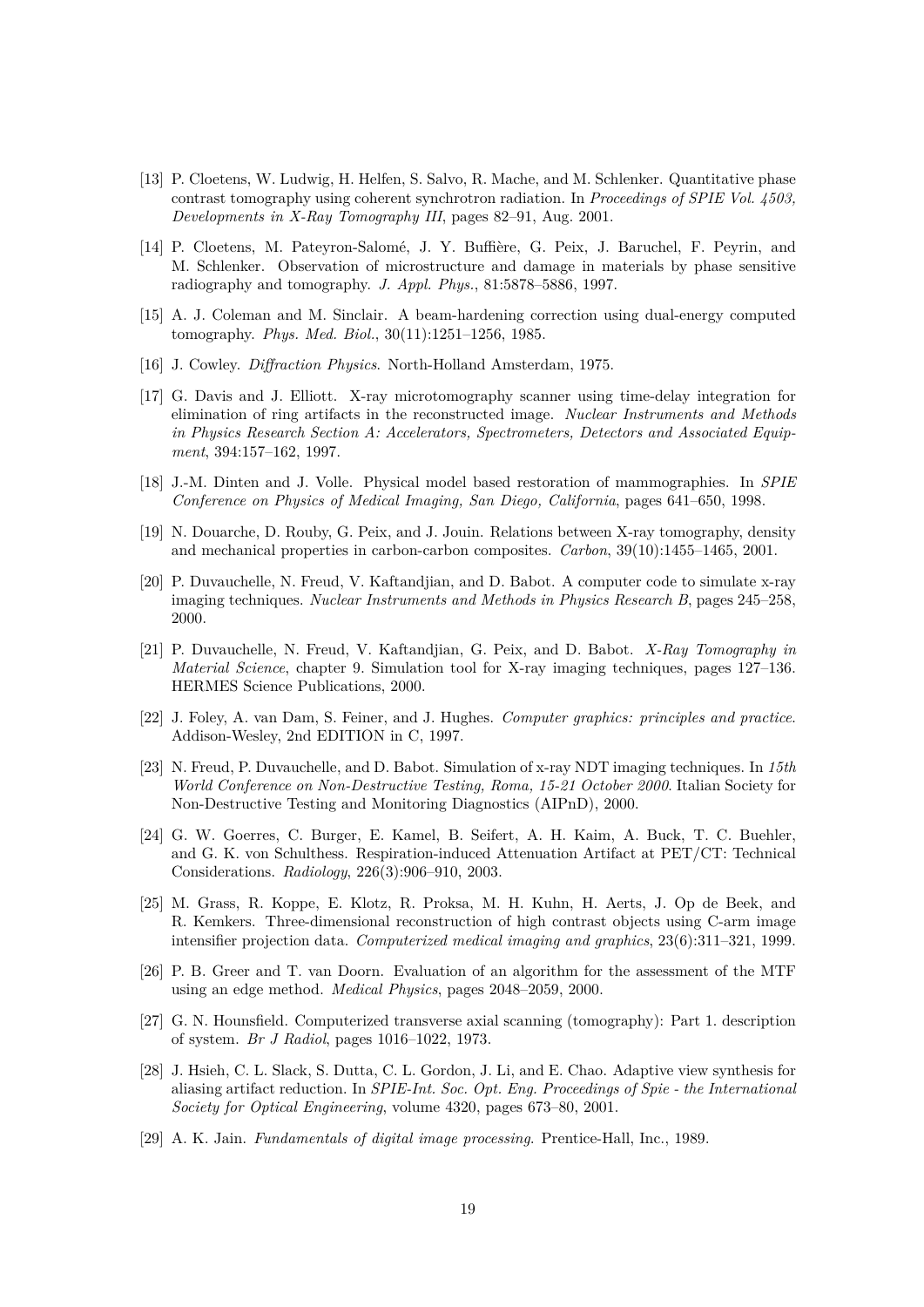- <span id="page-20-12"></span>[30] V. Kaftandjian, Y. M. Zhu, G. Rozière, G. Peix, and D. Babot. A comparison of the ball, wire, edge, and bar/space pattern techniques for modulation transfer function measurements of linear x-ray detectors. *Journal of X-Ray science and technology*, pages 205–221, 1996.
- <span id="page-20-0"></span>[31] A. Kak and M. Slaney. *Principles of Computerized Tomographic Imaging*. IEEE PRESS, 1988.
- <span id="page-20-15"></span>[32] A. Koch, C. Raven, P. Spanne, and A. Snigirev. X-ray imaging with subminrometer resolution employing transparent luminescent screens. *Journal of the Optical Society of America A*, 15(7):1940–1951, 1998.
- <span id="page-20-10"></span>[33] R. Koppe, E. Klotz, M. Grass, V. Rasche, J. Op de Beek, and J. Moret. Die 3-Drotationsangiographie (3-D-RA) in der neuroradiologie. *Klinische Neuroradiologie*, 13(2):55– 65, 2003.
- <span id="page-20-8"></span>[34] J. C. Labiche, J. Segura-Puchades, D. Van Brussel, and J. P. Moy. Frelon camera: fast readout low noise. *ESRF Newsletter*, 25:41–43, 1996.
- <span id="page-20-11"></span>[35] J.-M. Létang and G. Peix. On-line x-ray focal spot assessment based on deconvolution using standart imaging devices. *NDT&E International*, pages 303–317, 2003.
- <span id="page-20-5"></span>[36] J.-M. Létang, N. Freud, and G. Peix. Signal-to-noise ratio criterion for the optimization of dual-energy acquisition using virtual x-ray imaging: application to glass wool. *Journal of Electronic Imaging*, 13(3):436–449, 2004.
- <span id="page-20-2"></span>[37] E. Maire and J.-Y. Buffière. X-ray tomography of aluminium foams and Ti/SiC composites. In *X-Ray Tomography in Material Science*, pages 121–125. HERMES Science Publications, 2000.
- <span id="page-20-1"></span>[38] G. Michael. X-ray computed tomography. *Physics Education*, 36(6):442–451, 2001.
- <span id="page-20-3"></span>[39] B. Ohnesorge, T. Flohr, K. Schwarz, J. P. Heiken, and K. T. Bae. Efficient correction for ct image artifacts caused by objects extending outside the scan field of view. *Medical Physics*, 27(1):39–46, Jan. 2000.
- <span id="page-20-6"></span>[40] G. Penney, P. Batchelor, D. Hill, and D. H. J. Weese. Validation of a two- to three-dimensional registration algorithm for aligning preoperative CT images and intraoperative fluoroscopy images. *Medical Physics*, 28(6):1024–1032, 2001.
- <span id="page-20-9"></span>[41] G. Ramachandran and A. Lakshminarayanan. Three dimensional reconstruction from radiographs end electron micrographs: Application of convolution instead of fourier transforms. *Proc. Nat. Acad. Sci.*, 68:2236–2240, 1971.
- <span id="page-20-13"></span>[42] C. Raven. Numerical removal of ring artifacts in microtomography. *Review of Scientific Instruments*, 69(8):2978–2980, 1998.
- <span id="page-20-4"></span>[43] J. E. Roos, J. K. Willmann, D. Weishaupt, M. Lachat, B. Marincek, and P. R. Hilfiker. Thoracic Aorta: Motion Artifact Reduction with Retrospective and Prospective Electrocardiography-assisted Multi-Detector Row CT. *Radiology*, 222(1):271–277, 2002.
- <span id="page-20-7"></span>[44] F. Salvat, J. M. Fernández-Varea, and J. Sempau. *PENELOPE - A Code System for Monte Carlo Simulation of Electron and Photon Transport*. Nuclear Energy Agency, OECD, 2003. Workshop Proceedinds, Issy-les-Moulineux, France, 7-10 July 2003, 253p.
- <span id="page-20-14"></span>[45] E. J. Samuelsen, P.-J. Houen, O. W. Gregersen, T. Helle, and C. Raven. Three-dimensional imaging of paper by use of synchrotron x-ray microtomography. In *International Paper Physics Conference*, pages 307–312, 1999.